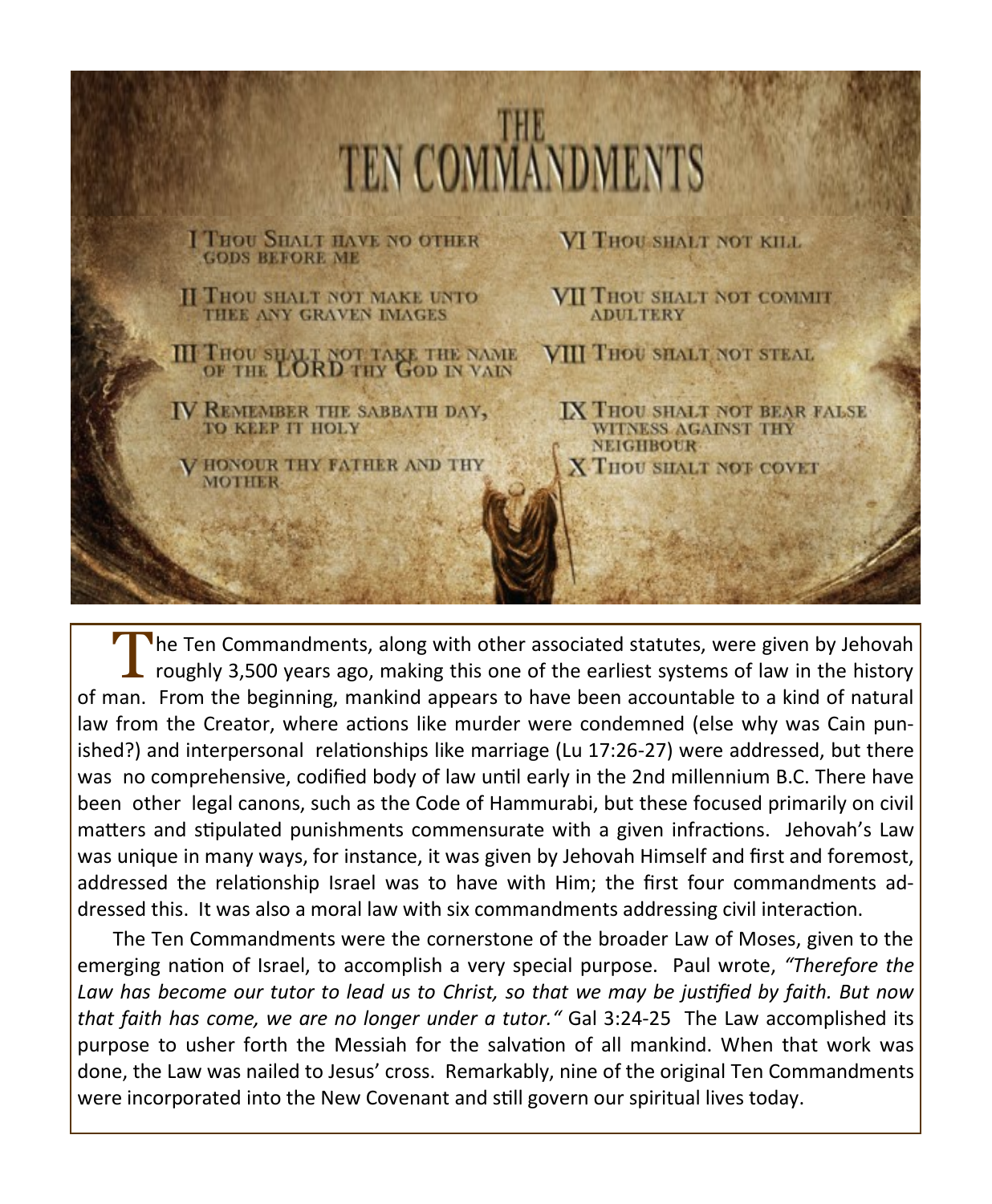| <b>Ten Commandments</b>                                               |                |
|-----------------------------------------------------------------------|----------------|
| <b>Introduction</b><br>Phil Lumpkin                                   | 1              |
| <b>No Other Gods Before Me</b><br>Aaron Lumpkin                       | $\overline{2}$ |
| <b>No Idols</b><br><b>Carol Fertig</b>                                | 4              |
| Don't Take The Lord's<br><b>Name in Vain</b><br>Mark Gray             | 6              |
| <b>Remember The</b><br><b>Sabbath</b><br><b>Steven Baxley</b>         | 7              |
| <b>Honor Your</b><br><b>Father &amp; Mother</b><br><b>Gary Mangus</b> | 9              |
| <b>Do Not Murder</b><br>Jon Hall                                      | 12             |
| <b>Do Not Commit Adultery</b><br><b>Ephriam Davis</b>                 | 14             |
| <b>Do Not Steal</b><br>Kelly Johnson                                  | 16             |
| <b>Do Not Bear</b><br><b>False Witness</b><br>David Parks             | 17             |
| <b>Do Not Covet</b><br>Russ Ward                                      | 19             |

Issue #47 Summer 2019

# **No Other Gods Before Me**

Aaron Lumpkin

**44 I am the Lord your God, who brought you out of** the land of Egypt, out of the house of slavery." *the land of Egypt, out of the house of slavery." Exod 20:2* God reminds His people as He prepares to reveal His law to them at Mount Sinai (Exod 20:2). Only a short time before, as Israel languished under harsh Egyptian bondage, God had taken notice of their plight and sent Moses to tell His people of their coming salvation. *"Then I will take you for My people, and I will be your God; and you shall know that I am the Lord your God, who brought you out from under the burdens of the Egyptians."* Exod 6:7 That deliverance has now come, as Israel is just a few months removed from their exodus from Egypt. God reminds the children of Israel that He has proved unequivocally that He is indeed their God by freeing them from slavery, as He promised. Because of what He has just done for them, the Lord now lays out His law for Israel by carving in stone what He hopes they will write on their hearts.

*"You shall have no other gods before Me."* This first of the Ten Commandments in Exodus 20:3 is intended as the conclusion to the reminder just mentioned in Exodus 20:2 regarding Israel's great deliverance from Egypt. God's reasonable expectation is that the children of Israel recognize His power and serve Him only. Although we're likely all familiar with the story of the Exodus, it may be impossible for us to grasp just how great a feat it was to rescue an entire people from the hands of what was probably the most powerful nation in the world at that time. A simple reminder (vs 2) might have sufficed for those who endured that cruelty of Egyptian captivity and saw for themselves the salvation of the Lord, but only a generation later Moses, thought it necessary to explain the significance of this incomparable event to the children of those whose had escaped Egypt: *"Indeed, ask now concerning the former days which were before you, since the day that God created man on the earth, and inquire*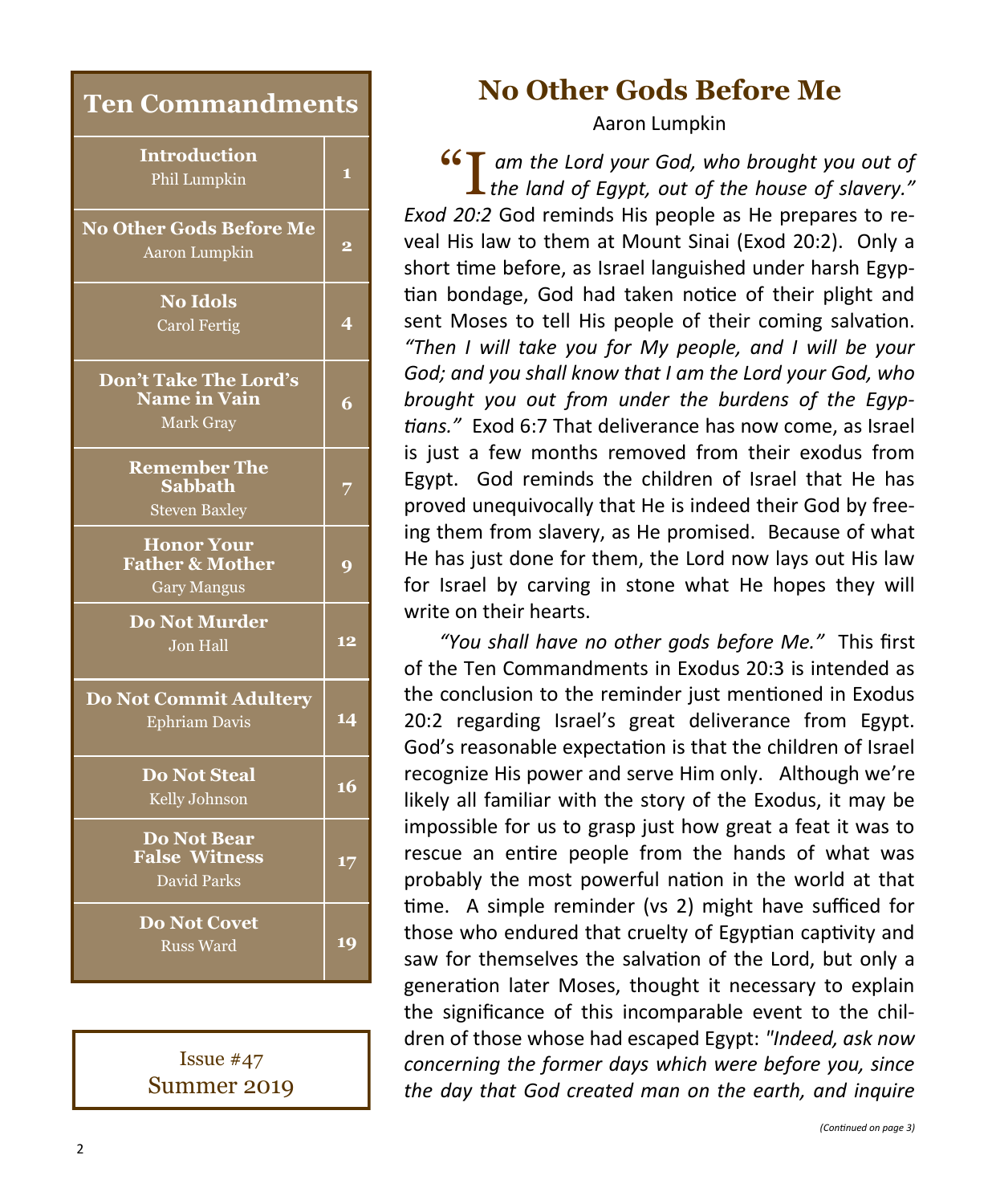*from one end of the heavens to the other. Has anything been done like this great thing, or has anything been heard like it? Has any people heard the voice of God speaking from the midst of the fire, as you have heard it, and survived? Or has a god tried to go to take for himself a nation from within another nation by trials, by signs and wonders and by war and by a mighty hand and by an outstretched arm and by great terrors, as the Lord your God did for you in Egypt before your eyes? To you it was shown that you might know that the Lord, He is God; there is no other besides Him."* Deut 4:32-35 The exodus of Israel from Egypt is unparalleled in human history and God uses it as irrefutable evidence of who He is and His commitment to His people! Scripture points to the Exodus over and over again, more than any other sign in the Old Testament, to demonstrate God's power and authority. In other words, *because* God has just rescued Israel from bondage (Exod 20:2) *therefore* Israel must serve only the One who rescued them (Exod 20:3).

*"You shall have no other gods before Me."*  The fact that this is the first commandment is no accident. Since God has chosen only Israel to be His people, then it stands to reason that the children of Israel must choose only the Lord to be their god. It may seem strange to us (at least on the surface) to imagine a culture where man has devised countless gods, each with their own particular manner of worship. Yet these Israelites were not merely exposed to polytheism, but were actually serving these Egyptian gods! (Jos 24:14) And just as the Lord had called their father Abraham from serving false gods to follow Him alone (Jos 24:2), Israel is now being told in no uncertain terms that the God of Abraham is to be their sole deity. This required a fundamental, but necessary change in their way of thinking and living, because the covenant relationship between the Lord and Israel hinges *entirely* on their acceptance of Him as the only true and living God. Many, if not all, of Israel's subsequent moral struggles result from their failing to properly and consistently follow this first and most basic command.

*"You shall have no other gods before Me."* It's worth noting that this commandment is one of exclusivity, not priority. Which god would the Lord have permitted the Israelites to serve after they first worshipped Him? Baal? Asherah? Any of the Egyptian gods? No, He alone is to be their God. The word usually translated as "before" in English can be confusing, especially if we neglect the context. What the Lord is telling Israel is that *besides* Me, you will have no other gods. The Creator is not simply asking to be first of many gods in their lives, but instead is rightfully demanding to be the *only* god in their lives.

We are not bound by the same covenant which God cut with Israel at Mount Sinai, the covenant which Israel broke. But as God's covenant people today (Heb 8:7- 13) we must still heed our God's unchanged expectation to honor and serve Him exclusively. Like His people from ages past, our salvation from bondage can only be realized by following the one and only God, the God of Israel, as He leads us through this wilderness of life and home to the land of promise! *"Remember the (Continued on page 4)*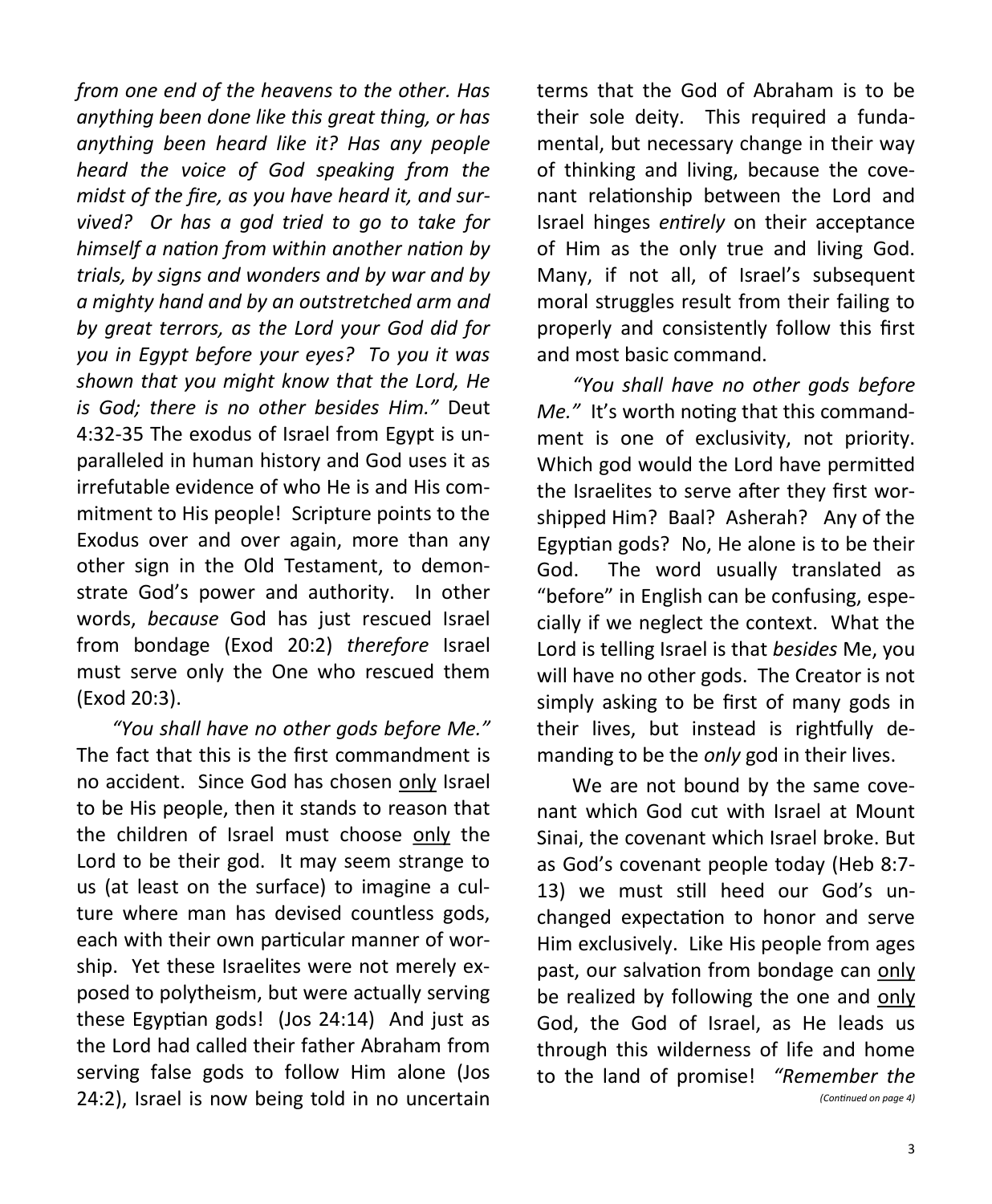*things long past, for I am God, and there is no other; I am God, and there is no one like me, declaring the end from the beginning, and from ancient times things which have not been done."* Isa 46:9 *"Who has announced this from of old? Who has long since declared it? Is it not I, the Lord? And there is no other God besides me, a righteous God and Savior; there is none except me. Turn to me and be saved, all the ends of the earth; for I am God, and there is no other."* Isa 45:21-22

## **No Idols**

#### Carol Fertig

 $\Lambda$  t every stage in the Israelites' his-<br>tory they were tested and tempted t every stage in the Israelites' hisby idols and idolatry. There were gods in the lands the Israelites traveled through, and even God's people had representative objects in their households. They may not have bowed down to these household gods, but they held them in great esteem, as we see when Rachel's took her father's household gods as Jacob was returning with his family and possessions to Canaan. (Gen 31:30-35) They apparently trusted these gods-that-were-not-God for protection and prosperity.

The Israelites were becoming a nation when God brought them out of Egypt, but they had many trials to go through to become established. Idols and the worship of them were a major obstacle at every crossroads the Jews approached. They would have witnessed idol worship in Egypt, so when they were delivered, God made His

feelings known concerning idols. Ironically, while Moses was up on mount Sinai receiving the tablets of stone, with the second commandment, *"You shall not make an idol,"* the people were busy at the base of the mountain fashioning an idol and plunging headlong into idolatry. Moses had been on the mountain a long time and the people wanted something tangible, so Aaron created a golden calf for them. God told Moses that the people had *"turned aside quickly out of the way that I commanded them. They have made for themselves a golden calf and have worshipped it and sacrificed to it . . ."* Exod 32:8 God's response is recorded in Exodus 32:35: *"Then the Lord sent a plague on the people, because they made the calf, the one that Aaron made."*

The next major step in the history of God's people came as they prepared to enter the Promised Land. Idolatry again caused a major problem between the Lord and His people when Israel *"yoked himself to Baal of Peor."* Num 25:3 God was so angry that He had the chiefs of the people hanged and once again sent a plague on His people. 24,000 died, and the plague was only removed when Phinehas killed an Israelite man and a Midianite woman. Several times in Deuteronomy Moses warns against idolatry, reminding them at least once of what happened at Baal Peor: (Deut 4:2-3; 12:29-31 and others)

The time of the Judges was a constant struggle against idolatry. We read of Gideon tearing down the Baal idol and Samson's victory over the Philistine god Dagon. Moving into the time when kings ruled Israel, we see idolatry persisting as a block between God *(Continued on page 5)*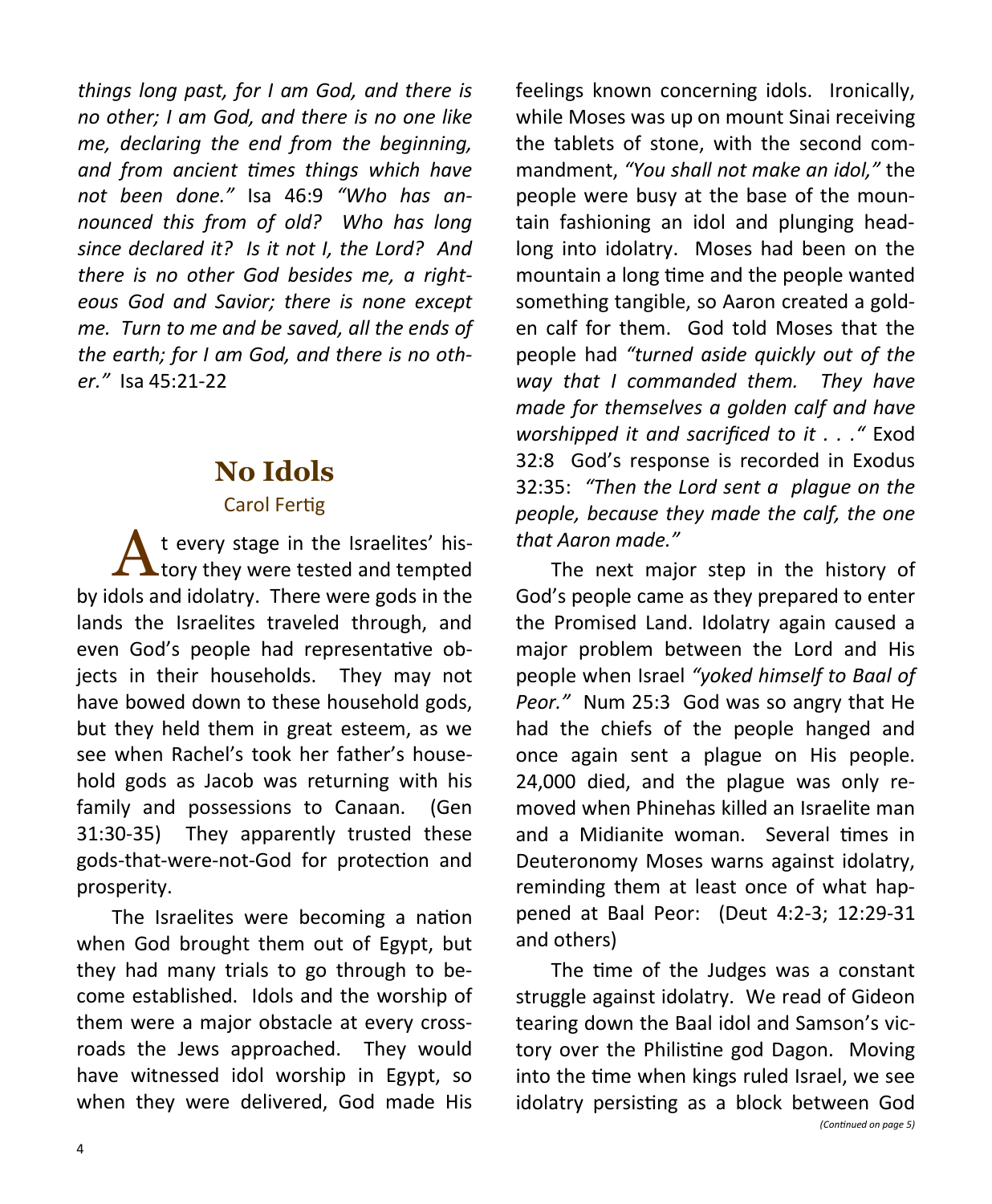and His people. Even the wise Solomon was pulled into idolatry by his foreign wives. When the kingdom divided, Jeroboam in the north built idol calves for the people to worship to keep them from going to Jerusalem to perform true worship as God had prescribed. Many times they attempted to blend idol worship with worship of God, thus trying to please man rather than God.

We tend to think that in New Testament times idolatry was no longer a problem. Paul certainly acknowledged that was not so in his letter to the Romans. Hear what he says in Romans 1:22—25.

*"Claiming to be wise, they became fools, and exchanged the glory of the immortal God for images resembling mortal man and birds and animals and creeping things. Therefore God gave them up in the lusts of their hearts to impurity, to the dishonoring of their bodies among themselves, because they exchanged the truth about God for a lie and worshiped and served the creature rather than the Creator, who is blessed forever! Amen."*

In addition to images, idols can be anything a person exchanges for God's supremacy, anything he/she desires to please himself/herself instead of serving and pleasing God. The editor of Smith's Bible Dictionary puts it like this: "Whatever of wealth, or honor, or pleasure is loved and sought before God and righteousness becomes an object of idolatry." In Colossians 3:5, Paul says: *"Put to death therefore what is earthly in you: sexual immorality, impurity, passion, evil desire, and covetousness, which is idolatry."* He has been discussing the new life we

live in Christ, instructing us to set our minds on heavenly, rather than earthly things.

Paul readily recognized the idols in Athens. They were everywhere! We remember his lesson concerning the "unknown god" the Athenians were worshipping to cover their bases in case they missed one of their multiple gods. The images made by artists in silver, gold, stone, wood, etc. were dead and ineffective and were of value only to the artisans who crafted them. It is somewhat harder for us to recognize idols in our lives today. The term workaholic became popular a few years ago, meaning that someone was addicted to his/her work, career, or job. If that career causes one to slight one's service to God, it has become an idol. This might take the form of missing services in favor of extra work. We must all work, and sometimes during the hours of church services, but that is not what is being considered here. It could be taking time away from Bible study in favor of writing/studying business material. It might be slighting my helping brothers or sisters who truly need our help in favor of entertaining work acquaintances. This paradigm works in considering other areas, too.

I have to be careful of too much television-watching, reading or other entertainment. If I engage in those activities rather than study God's word or help in evangelism, I have made an idol of those activities. Apply this to relationships, as well as many other areas I'm sure you can think of, and you'll identify what might be idolatry in your life. To find it is the first step to dealing with it and giving to God the honor, trust, obedience, time, love, and glory that is due to Him.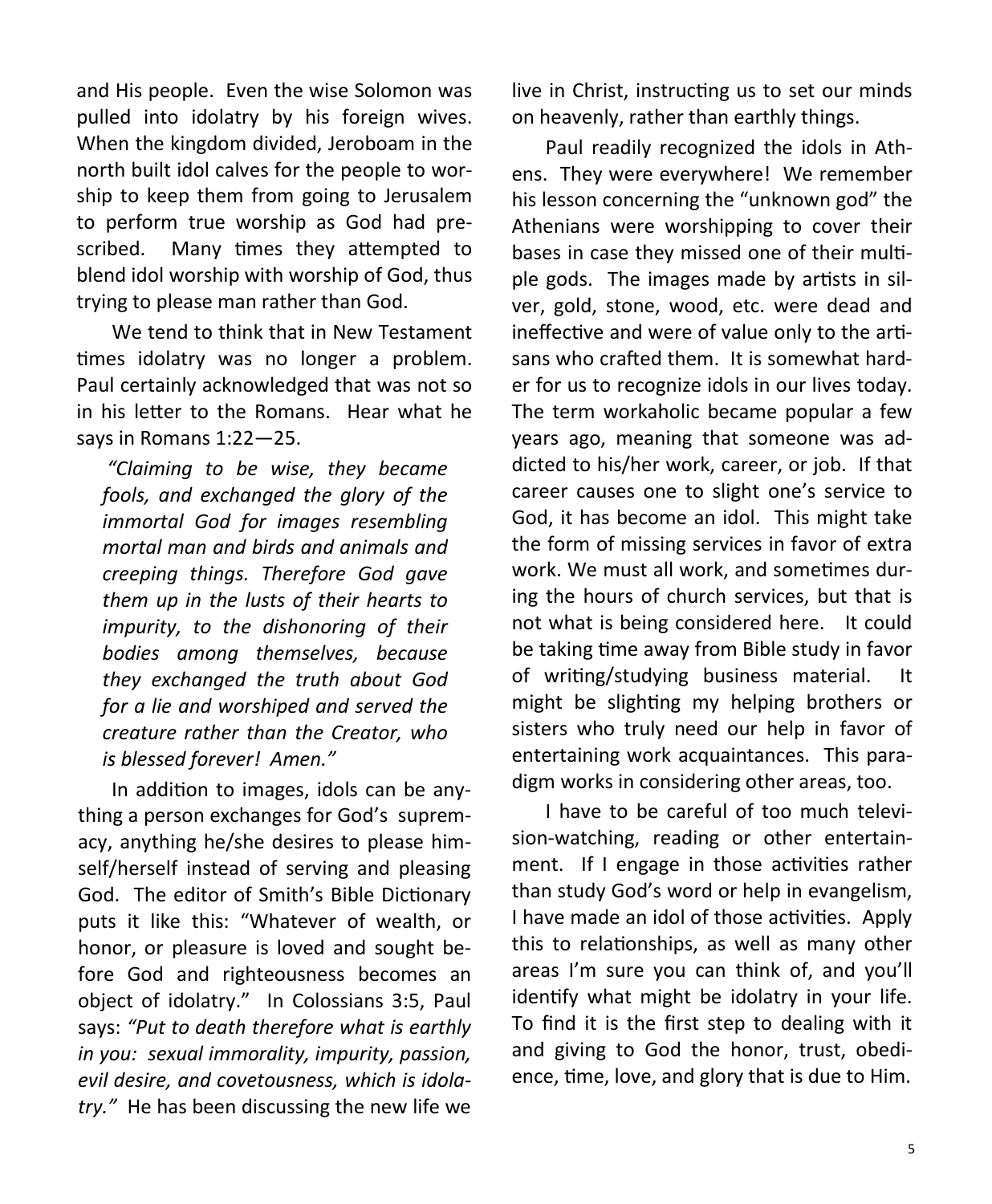## **Don't Take The Lord's Name In Vain**

#### Mark Gray

**The third commandment is: "You shall not take the name of the LORD** he third commandment is: *"You your God in vain, for the LORD will not hold him guiltless who takes his name in vain."*  Exod 20:7 Together we will look at what "vain" means to us. We will look at who God is, why His name should have importance, and finally we'll look at the application of this commandment in our lives.

Typically when we hear the word vain we think of someone who is obsessed with how they look or how they are perceived by others, like the subject of Carly Simon's song "You're So Vain." In this commandment, however, vain is used to connote something without significance, lacking substance, or being worthless. Whenever God's name is used in vain, it is treating Him as insignificant and worthless. God issues a similar command, *"You shall not swear by my name falsely, and so profane the name of your God: I am the LORD."* Lev 19:12 In this instance, God sheds some light on the reasoning behind this law. If you swear to do something invoking God's name to seal the deal, but have no intention of following through, you are showing that God is worthless to you. This is a misrepresentation of Almighty God.

In his play Romeo and Juliet, Shakespeare wrote, "What is in a name? That which we call a rose by any other name would smell as sweet." Perhaps it is this line of reasoning that led to this commandment. We generally put little stock in the meaning of names in our era, but we need to think about who God "IS" when we use His name.

Jesus tells the Jews, *"Truly, truly, I say to you, before Abraham was, I AM."* John 8:58 I have always loved this verse just for its "word play." As a youth I thought this was speaking more toward Jesus being eternal (without beginning and without end). While this is true, this is not exactly what He is conveying here. Right after Jesus says this *"they picked up stones to throw at him, but Jesus hid himself and went out of the temple."*  John 8:59 What did the Jews gather from the statement that would incite them to stone Jesus? These Jews were not ignorant of the Law, nor of their history. They knew when God tasked Moses to return to Egypt to lead the people out of slavery, that he was worried about the reception he would receive from his own people. He asked God whom should he say had sent him? *"God said to Moses, 'I AM who I AM.' And he said, 'Say this to the people of Israel:' I AM has sent me to you.'"* Exod 3:14 Therefore, the Jews of Jesus' day understood that Jesus was using this name of Himself and took it as blasphemy. They knew Jesus was calling Himself deity by using this name of God. Jesus knew the importance of this name. He did not use it by accident as a clever play on words, and the Jews in the temple understood the significance of the name as well. Their violent reaction would have been well placed had Jesus not been the Christ.

God's name is special because He is special. He is not a kindly old man who lives in the clouds as some artists have shown. He is not a human man and should not be treated as such. Some of the greatest chapters in scripture (in my opinion) are from Job chap- *(Continued on page 7)*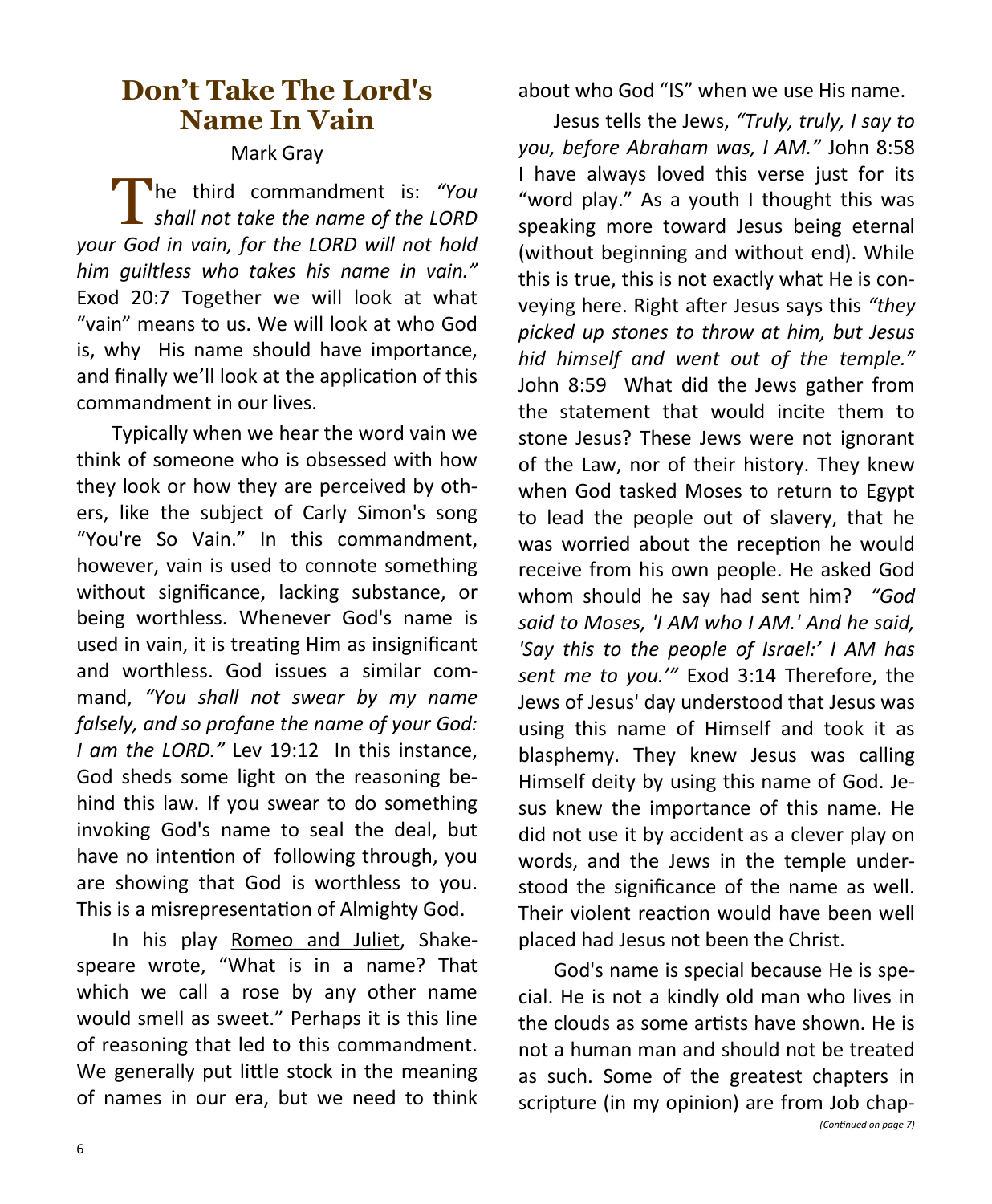ters 38—41. God Himself rebukes Job and his friends with questions and statements about the deity and majesty of God the creator. God begins His rebuke by asking Job, *"Where were you when I laid the foundation of the earth? Tell me, if you have understanding. Who determined its measurements- surely you know! Or who stretched the line upon it? On what were its bases sunk, or who laid its cornerstone, when the morning stars sang together and all the sons of God shouted for joy?"* Job 38:4-7 We need to remember that this is the same God that SPOKE the universe into existence! David understood this as he wrote, *"O LORD, our Lord, how majestic is your name in all the earth!"* Psa 8:1 God reminds His creation in Isaiah's era, *"for my thoughts are not your thoughts, neither are your ways my ways, declares the LORD. For as the heavens are higher than the earth, so are my ways higher than your ways and my thoughts higher than your thoughts."* Isa 55:8 -9 God is not our peer and we would do well to remember that.

As we go about our lives as Christians we should remember that we wear the name of Christ and reflect God to the world. What sort of reverence do we show Almighty God if we casually throw His name about? If we say, "Oh my God," then we had better be in prayer to Him, not using it as an expression of shock or disgust. Remember that Jesus was nearly killed for using God's name. How dare we use it as a diminutive or euphemism (gosh, golly, etc). If we "swear to God" it needs to be a solemn vow, not an expression to get a point across. We need to recognize that Jesus is God as well. As a much younger man I never heard anyone yell out "Jesus

Christ" outside a sermon. Now it is common to say on sitcoms. The world tries to tear down the deity of God and using His majestic name as a euphemism or just an expression adds to that tearing down. We need to keep at the forefront of our minds that God is the God and our speech should reflect that. He is holy and we cannot use His holy name as a substitute for profanity or as profanity.

### **Remember the Sabbath** Steven D. Baxley

The fourth commandment reads:<br>
"Remember the Sabbath day, to The fourth commandment reads: *keep it holy. Six days you shall labor, and do all your work, but the seventh day is a Sabbath to the LORD your God. On it you shall not do any work, you, or your son, or your daughter, your male servant, or your female servant, or your livestock, or the sojourner who is within your gates. For in six days the LORD made heaven and earth, the sea, and all that is in them, and rested on the seventh day. Therefore the LORD blessed the Sabbath day and made it holy."* Exod 20:8-11

This commandment was a great blessing in a world where typically people worked 7 days a week with very little time for rest. Not only were the people as a whole to rest, but specific instructions were given that servants, livestock, and even foreigners living among the Israelites were to rest.

As given, the commandment recalls the fact that God had created the universe in 6 days, and then rested on the  $7<sup>th</sup>$ . His rest was not out of need (Isa 40:28) but rather set an example for what He would do later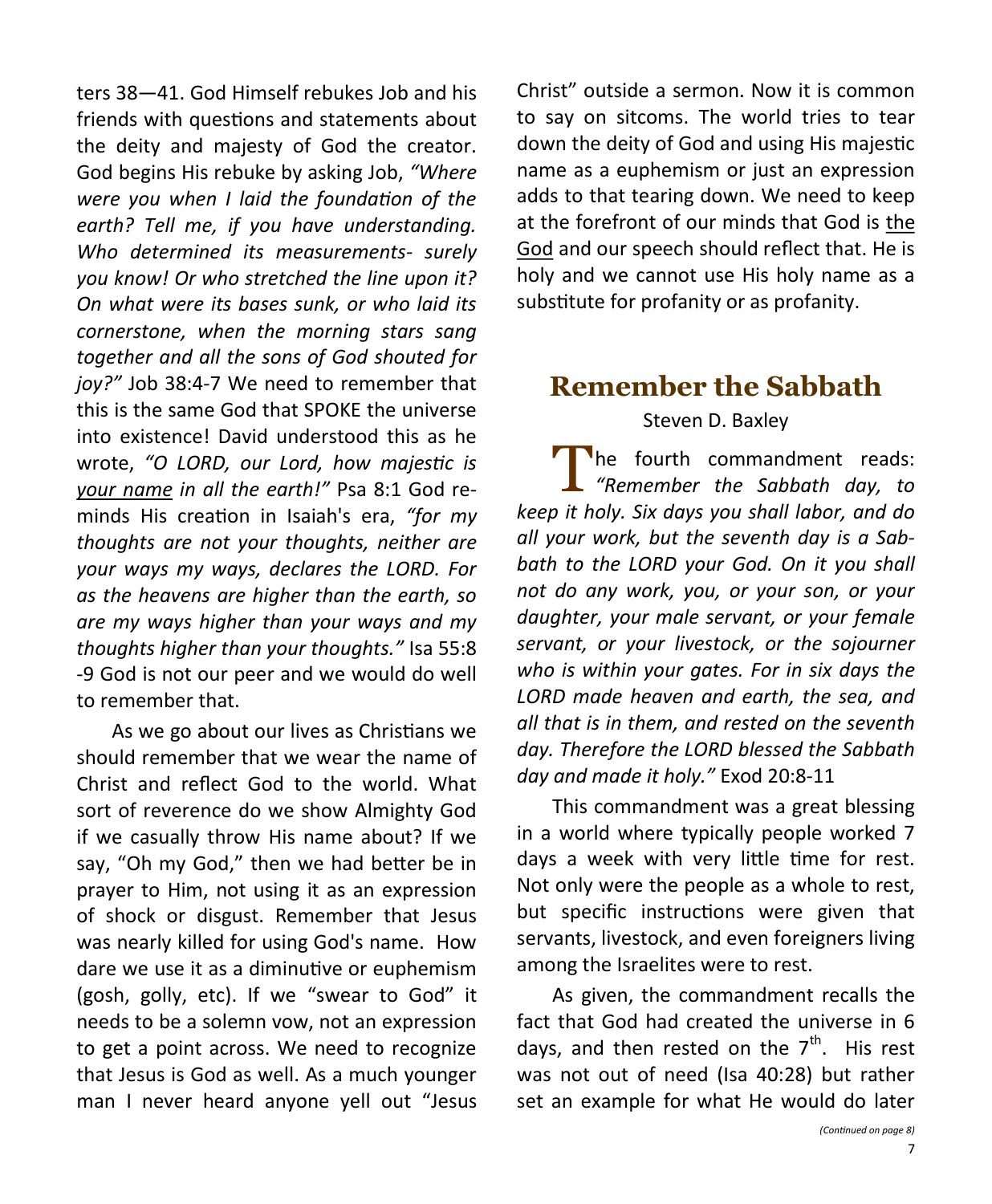for the People of Israel. God blessed the  $7<sup>th</sup>$ day and made it holy (Gen 2:1-3; Exod 20:11), but there is no record of any commandment for mankind concerning the Sabbath prior to the exodus of Israel out of Egyptian slavery. It would be for Israel, the people of the Covenant, to observe and keep the Sabbath as a day of rest. In fact, it was a sign of this Covenant. As God explains in Exodus 13:12-17, the Sabbath was a sign between Himself and Israel that would last throughout Israel's generations.

This idea was so important that violating God's instructions concerning the Sabbath was one of the capital crimes under the Old Law. This punishment was carried out, as one unnamed man found out when he was caught gathering sticks and was brought to Moses and Aaron until instructions could be received from God. God ordained that the man should be executed by stoning outside the camp of Israel, with the whole congregation participating. (Num 15:32-36) There were various rules concerning how the Sabbath was to be observed, and explanations given to govern its observance. For example, it was specifically spelled out for the farmer that the Sabbath was a day of rest, even during times of plowing and harvesting (Exod 34:21). Goods were not to be transported, nor bought and sold on the Sabbath (Jer 17:27; Neh 13:15-22). No fires were to be kindled on the Sabbath, which would have a distinct effect on normal household activities (Exod 35:2-3), whether in the wilderness or once settled in the Land.

Interestingly, there was also a "Sabbath year" during which the fields of the Israelites were to lie fallow (Exod 23:10-11, Lev 25:1-

7). The idea of the Sabbath year was clearly linked to the idea of weekly sabbaths. This 7<sup>th</sup> year followed six years where agriculture was carried out as normal. During this year, what produce grew on its own was to be particularly food for the poor (Exod 23:11). Also, during this year, debts were to be forgiven among the Israelites, but not in regard to debts owed by foreigners (Deut 15:1-3). In regard to agriculture, it was clear that Israel did not always obey this command, and so God would let the land make up for it while Israel was in captivity (Lev 26:34-35).

In the New Testament, the Sabbath was clearly an appropriate day for worshipping God, as is evidenced by Jesus' frequent visits to synagogues on this day (Lu 4:16; Lu 13:10). However, Jesus rejected the traditions that had built up around the Sabbath, including the idea that plucking grain was equivalent to harvesting grain (Mk 2:23-26). He made it clear that the idea of mercy trumped that of their tradition-bound observance of the Sabbath (Mt 12:9-14) by healing the man with a withered hand on that day. His explanation also called His accusers to recognize that even THEY would rescue a stranded sheep, even if that had to be done on the Sabbath.

There is, however, no Scriptural support for the idea that the Sabbath was incorporated into Christ's new covenant. In fact, the command to observe the Sabbath is never enjoined upon people living under the New Covenant. In Acts 15, where the question of whether or not Gentile Christians had to observe circumcision was settled, there were four commands given that they needed to specifically observe (abstain from what had *(Continued on page 9)*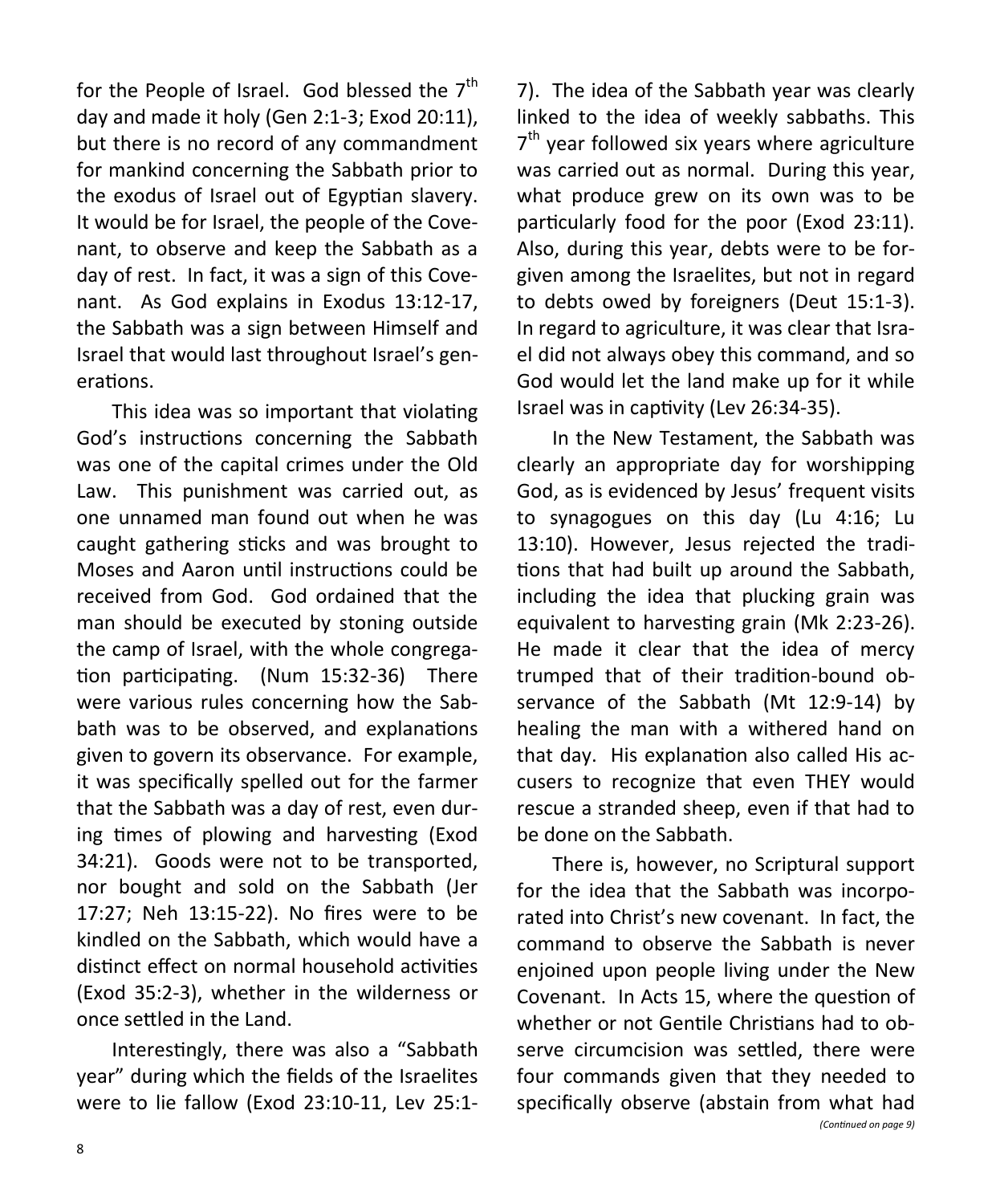been sacrificed to idols, from blood, from what had been strangled, and from sexual immorality). The Sabbath was not listed, and from the record of Acts 15, or that it was even discussed! Jewish Christians clearly understood that the Sabbath had been part of the covenant of God with Israel, not with the Gentiles, and since Christ had not commanded it for Gentile Christians, it was certainly not binding on them. Not only did these Christians understand this, since the commands came from the Holy Spirit, He must have understood this as well! To argue otherwise is simply to argue with God himself.

Christians in the New Testament met to worship and observe the Lord's Supper on the first day of the week (Acts 20:7). Sunday did not become the "Christian Sabbath" (as is often claimed by people today) since there was no command for them to rest on this day. They worshipped on Sunday, and perhaps if they were able to, they rested on this day as well. But, given that many of the first Christians were slaves, and that Sunday was a day of work like any other in the Roman world, they would have worked that day just like any other. This may explain the references both in the New Testament and outside the New Testament to Christians gathering to worship either very early in the morning or late at night (before the work day began and after the work day concluded). Christians today who claim tiredness as an excuse for forsaking the assembling together (Heb 10:25) would do well to remember what our early brothers and sisters in Christ often had to do in order to worship God and remember His Son Jesus Christ.

There is one other aspect in which the

Sabbath has relevance to Christians today. The writer of Hebrews draws a clear parallel between the Sabbath of the Old Covenant and eternal rest promised to God's faithful people (Heb 4:1-11). Although Christians today do not observe the seventh-day Sabbath rest, they can look forward to the day when they will be given eternal rest from the Lord whom they have faithfully served.

## **Honor Father & Mother** Gary Mangus

Then I think about the first 4 of the Ten Commandments, it is clear to me that God wanted the children of Israel to put Him first, to only worship Him, to speak His name with reverence, and to remember Him—that God loves us, wants us to love Him and to keep His commandments—that God our Father desired a relationship with His children. It is fitting that the next commandment (as quoted from Exodus 20:12) is: "*Honor your father and your mother, that your days may be long in the land that the LORD your God is giving you."* In doing so God sets up the basis for a proper family relationship, one in which the child honors his parents all their life and is the key to all relationships.

Let's take a look at the relationship between Jesus, the Son, and His Father, God. The Lord announced His Son to the world by saying, *"This is my beloved Son, with whom I am well pleased."* Mt 3:17 From that point on there would be no doubt, to Whom Jesus belonged. Jesus, knowing Who His Father was, honored and glorified Him by living in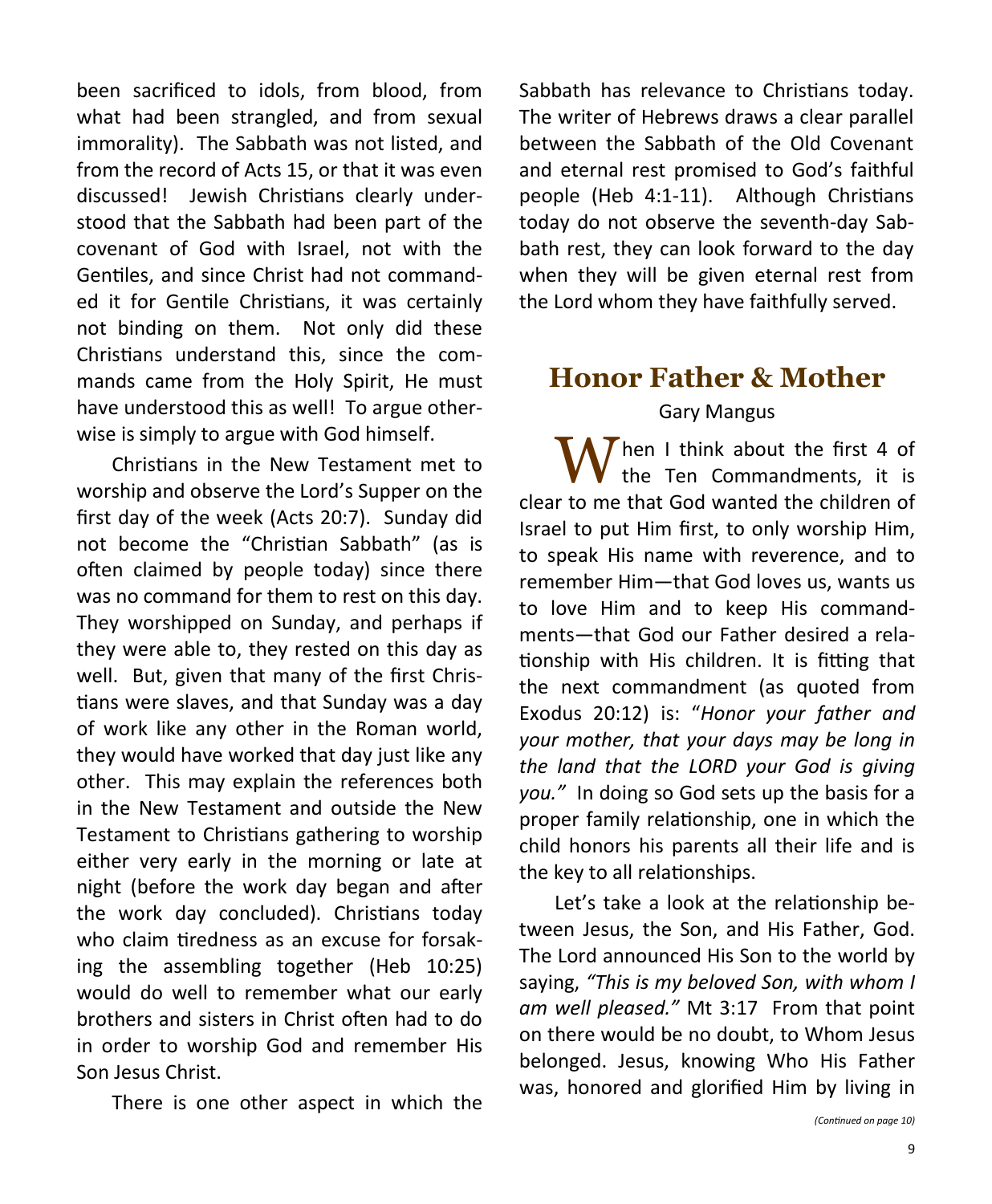ultimate submission to Him. And correspondingly, we have the example of Jesus also being submissive to his earthly parents in Luke 2:49-52. When Jesus was twelve, He stayed behind at the Temple in Jerusalem to "*be in his Father's house*" instead of sticking with His earthly family. Yet He willingly returned with them and was "*submissive to them*." And He continued to honor His mother, even as He was dying (John 19:26-27).

What does it mean to honor your father and mother? Honoring your father and mother is being respectful in word and action and having an inward attitude of esteem for their position. The Hebrew word for **honor** means "to be heavy" or "to give weight." The Greek word for **honor** means "to revere, prize, and value." **Honor** is giving respect not only for merit but also for rank. For example, some Americans may disagree with the President's decisions, but they should still respect his position as leader of their country. Similarly, children of all ages should **honor** their parents, regardless of whether or not their parents "deserve" **honor**.

Thus, we are to **honor** God and those in authority over us and to require the children in our lives to respect us. God loves us in this command by showing us how to live together in close family units, which in turn affects every relationship outside our homes. There is no ending point for this commandment we are to **honor** our parents in childhood and adulthood, for we owe them a debt of **honor** that never ends. We also see our parents **honoring** their own parents by taking care of them in their old age with love. When we have the proper **honor** relationship with our parents, our grandparents, and others in

authority, this respect for authority will help us stay out of trouble. Ephesians 6:2-4 states, "*Honor your father and mother (this is the first commandment with a promise), that it may go well with you and that you may live long in the land."* Those who **honor** their parents are blessed (Jer 35:18-19). In contrast, those with a "depraved mind" and those who exhibit ungodliness in the last days are characterized by disobedience to parents (Rom 1:30; 2 Tim 3:2).

Phases of Honoring: In our youth we **honor** our parents through obedience, even when we disagree. We should say yes. And then just do it. "*My son, keep your father's commandment, and forsake not your mother's teaching."* Prov 6:20 "*Listen to your father who gave you life, and do not despise your mother when she is old."* Prov 23:22

Many of us think we know more and are smarter than our parents? I sure did when I was young! However, the older I became, the wiser they became! Trust me! Listen to this; Get over it, YOU are NOT! **Honor** them by your obedience and respect them for what they tell you and who they are. Really listen to them! The only time we are justified in not obeying is if our parents tell us to do something that God has forbidden (Acts 5:29).

Perhaps the most important way we can **honor** our parents is to forgive them. The fact is, there are no perfect parents. Our parents may have sinned against us, made unwise decisions, had unrealistic expectations, or said and done things that have left you deeply wounded. For such reasons, many children enter adulthood controlled by anger and bitterness. They find themselves unable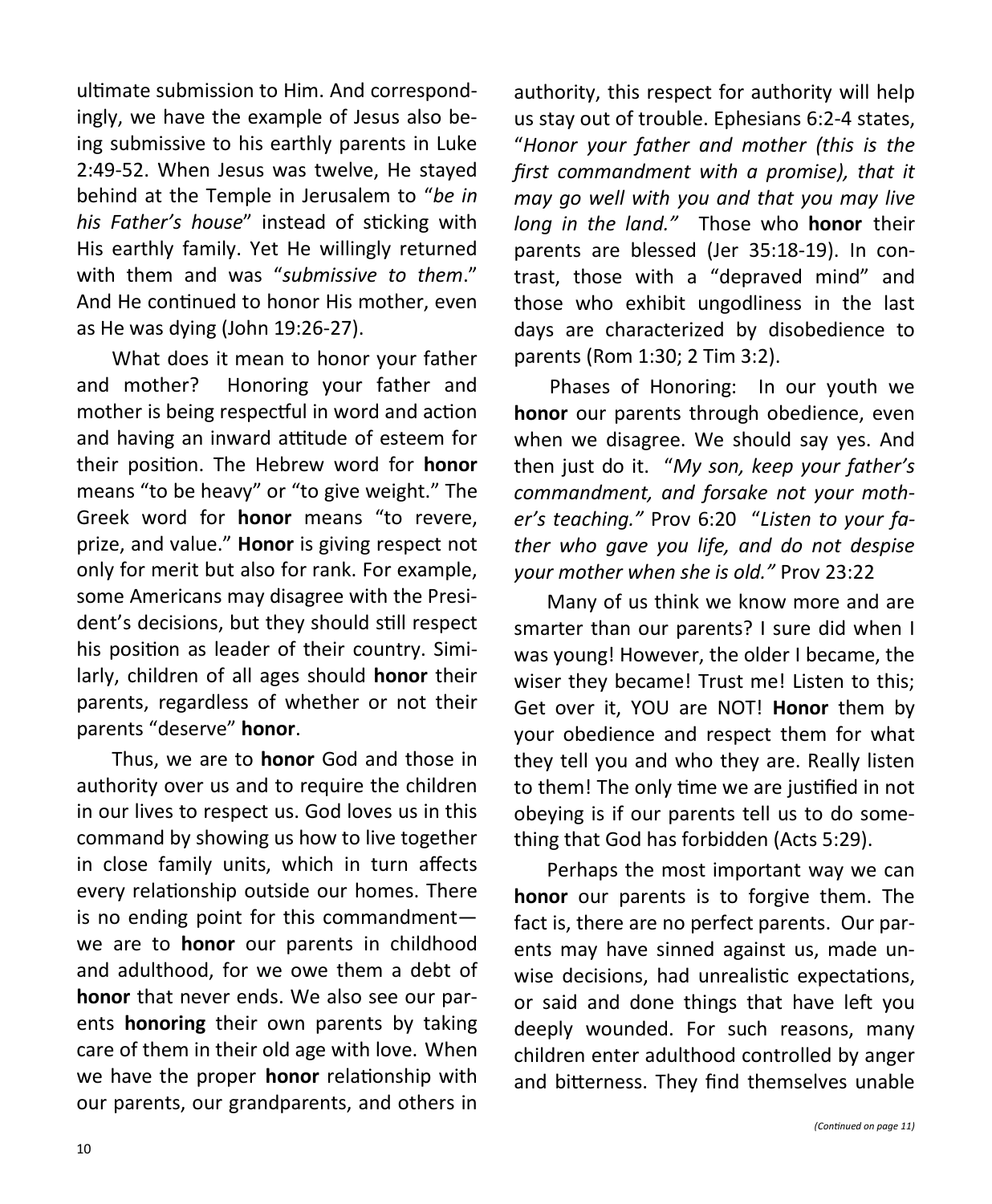or unwilling to move past their parents' mistakes or sins. Pray and ask for God's help. We honor our parents by extending grace and forgiveness to them. Deep down you know you love them. Tell them you love them! Ask them to forgive you for times you were not being respectful, for the things you have said and done that were hurtful also. This is true for all relationships! We have to work at all relationships; doing so with sincere submissive behavior will lead us to the promise, "*that it may go well with you."*

As a young adult we **honor** our parents by recognizing their wisdom. We show them respect. We let them know we are going to be home late out of respect for them. We ask them for their advice often. We give them time to talk and do not interrupt. We do not sit in their favorite place. We never say things that diminish their role as parent or embarrass them in public. We show respect for their world and preferences (they probably are not up with the times). As we age our roles with our parents change. Now even though we may not see them as often, we keep in contact to say hello and ask how they are doing and let them know we love them.

**Honor** by sharing the joy in our lives. Now we have a child or children. You are now a parent, so continue to **honor** our own parents by sharing the joy of our children with their grandparents and always showing respect and honor so that your children see the examples of honor being shown to your parents. You now raise your own children in the discipline and instruction of the Lord, while still showing honor to your parents, by visits, calls, and checking on their health and needs.

Our parents need our support! When we were children our parents took care of us. Now it is our turn to **honor** them by providing loving support for their needs as they grow older. Even if we did not get along with our parents or had a recent disagreement, we still need to do this. It could be a good time to repair the relationship, ask for forgiveness, and show true **honor** to your parent in need. It is also the right thing to do.

I think of David at a particularly low point in his life, weighed down by cares and attacked by enemies. In this context he cried out to God and said, *"Do not cast me off in the time of old age; forsake me not when my strength is spent."* Psa 71:9 David feared the combination of age and isolation, of being old and alone. So too do our elderly parents.

When we are young we gain strength and long for independence. Our parents raise us to be strong and free! But there is a trade-off here, a passing of the baton, for as our parents age they become feeble, they begin to lose their independence (Eccl 12:1- 8). We honor our parents by giving them the assurance that we will not forsake them in their old age. Just as they cared for us, we will care for them. This is our responsibility and it ought to be our joy.

At a time when millions of elderly adults are living alone, consigned to nursing homes and hospitals, cared for by professionals rather than family members, Christians have the opportunity to display special honor. Even if parents have no financial needs, there is still a Christian obligation for handson, loving care. Nurses may be employed, but there must be more—we need to be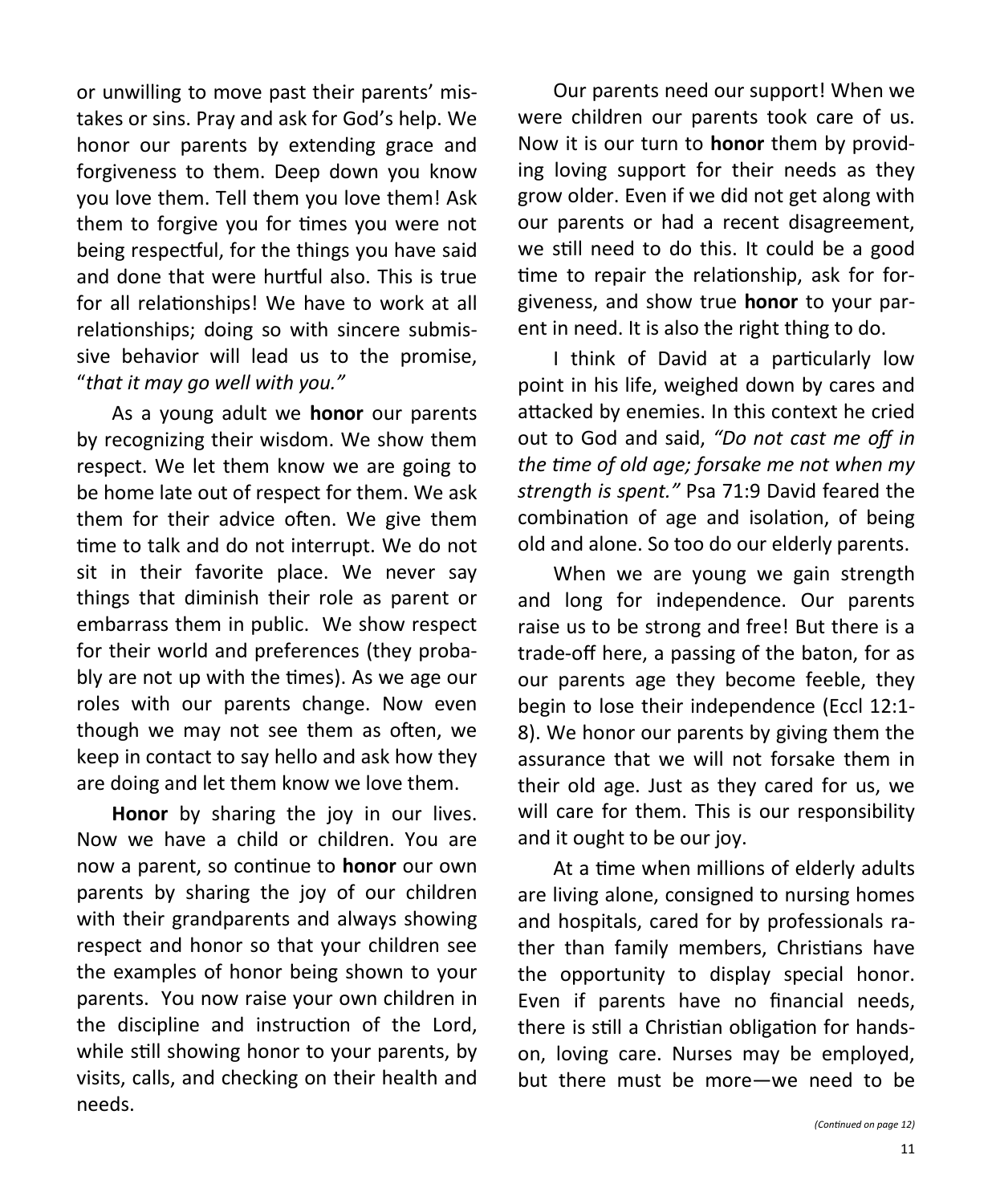personally involved in their care. Emotional neglect and abandonment is not an option, for such conduct, *"is worse than an unbeliever."* 1 Tim 5:8

We should seek to honor our parents in much the same way that we strive to bring glory to God—in our thoughts, words, and actions. For a young child, obeying parents goes hand in hand with honoring them. That includes listening, heeding, and submitting to their authority. After children mature, the obedience that they learned as children will serve them well in honoring other authorities such as government, police, and employers.

## **Do Not Murder**

#### Jon Hall

E xodus 20:13 – *"You Shall Not Mur*der.<sup>"</sup> This is a very short and straight-forward commandment. Merriam-Webster defines "murder" as the act of unlawfully killing another person, especially with malicious forethought. The first murder happened early in the history of mankind when Cain killed Abel, his brother. From this event to today, murder has continued to be a problem for mankind. We have accounts recorded throughout the Bible of mankind killing one another for any number of reasons and unfortunately, you will find no shortage of stories of murder in the news today. In this article we'll take a deeper look into how God views murder and what this means to us today, as Christians.

Proverbs 6:16-19 is a listing of 7 things God hates; and *"hands that shed innocent blood,"* is second on the list. The accounts

of Cain and Abel, David and Uriah, and the most well-known, mankind and Jesus, are perfect examples of the thing God hates. Abel, Uriah and Jesus were all innocent victims, unworthy of death, yet due to jealousy, pride, arrogance, etc., all were murdered.

This brings me to what I consider an unavoidable tangent. This is the debate as to whether it is right for a government to have the death penalty. Opponents of the death penalty might use Exodus 20:13 to prove that all killing is wrong, however, they overlook at least two principles when doing so. First, the commandment, as well as several other scriptures, make it clear that what is in consideration is the "unlawful killing of an innocent party." Second, they overlook many other passages that teach about the role of government and the punishment that God Himself outlined for the murderer. You don't have to go far in the scriptures to get clarification on this. For as God continues to talk to Moses in Exodus 21, He tells Moses in verse 1 that what follows are the ordinances he was to set before the people. Reading further in verse 12, you find the following ordinance from God. *"He who strikes a man so that he dies shall surely be put to death."* This text is straight-forward, like the original commandment prohibiting murder. Additionally, God even established the process to follow before one was put to death for any offense, *"whoever is deserving of death shall be put to death on the testimony of two or three witnesses; he shall not be put to death on the testimony of one witness."* Deut 17:6 Finally, Paul teaches Christians to respect governing authorities: *"For rulers are not a terror to good works, but to evil. For he is*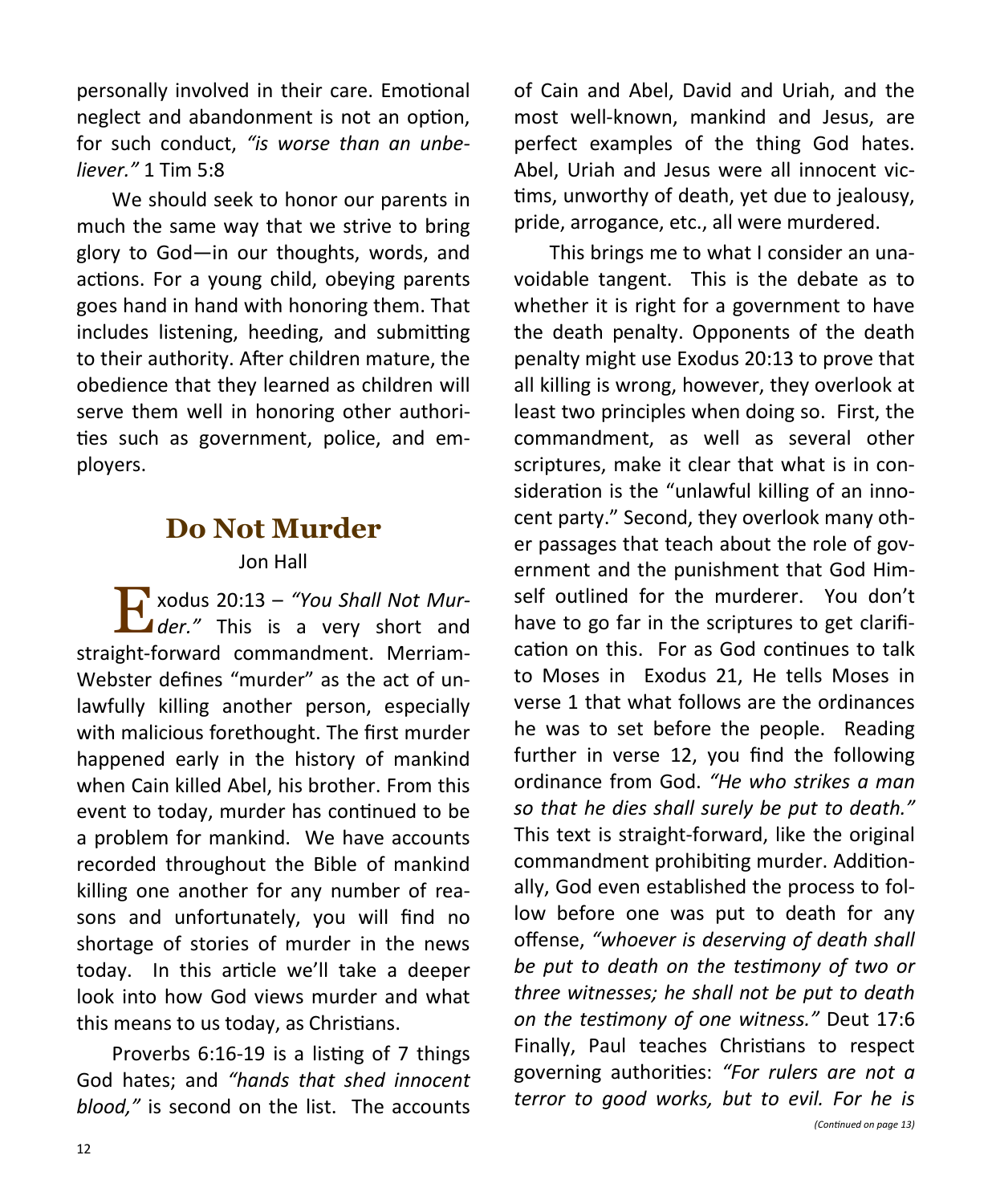*God's minister to you for good. But if you do evil, be afraid; for he does not bear the sword in vain; for he is God's minister, an avenger to execute wrath on him who practices evil."* Rom 13:3-4 Some may reason that a loving God who hates murder would not approve of capital punishment for any crime. I would argue that it is God's love for us that provides for the death sentence. How better to prevent additional murders than to not only stop those who practice murder, but to also provide an appropriate deterrent for others who may entertain such an action. God indeed hates murder, and with perfect wisdom has set forth the appropriate punishment for it.

As we continue to look into this subject, I'd like to explore the question: "where does murder come from?" Or put another way, "why would someone murder another person?" We might try to answer this question by looking for actual reasons such as anger, jealousy, etc., however, I'd like to look at the root cause of this problem. While anger and jealousy might indeed explain what finally motivates a person to commit such an offensive act, there is something deeper at work. Not everyone who becomes angry or jealous resorts to murder. Let's look at a couple of scriptures in this regard. First, look at 1 John 3:11-12, *"For this is the message that you heard from the beginning, that we should love one another, not as Cain who was of the wicked one and murdered his brother. And why did he murder him? Because his works were evil and his brother's righteous."* Here we see Cain described as being one who was *"of the wicked one."* When Cain became angry and jealous of Abel, he did not see the simple fact that it was he who needed to change, instead, being evil (of the wicked one) he determined that the solution was to murder Abel. While difficult to accept, all who practice murder are *"of the wicked one."* That's not to say that they need to stay this way. We only need to look at the example of David and Uriah to see this. Although David was *"of the wicked one"*  during his sinful behavior, when approached about his sin, he repented and turned back to God. Not unlike many who were convicted by Peter on Pentecost. Secondly, let's look at Matthew 15:18-20. Here, Jesus answers Peter regarding his statement in verse 11, *"But those things which proceed out of the mouth come from the heart, and they defile a man. For out of the heart proceed evil thoughts, murders, adulteries, fornications, thefts, false witness, blasphemies. These are the things which defile a man, but to eat with unwashed hands does not defile a man."* Simply put, murder comes from within a person. As hard as someone may try to rationalize their actions, killing an innocent person is an action that God hates and it defiles a man.

What do we take away from these teachings as Christians today? First, murder always has been and always will be something that God hates. If we love God, we will love what He loves and hate what He hates. By extension, we will not practice that which we claim to hate. Second, we must guard our hearts. David is described as a "man after God's own heart." Yet his actions during the encounter with Bathsheba and subsequent events leading to Uriah's murder, were inconsistent with who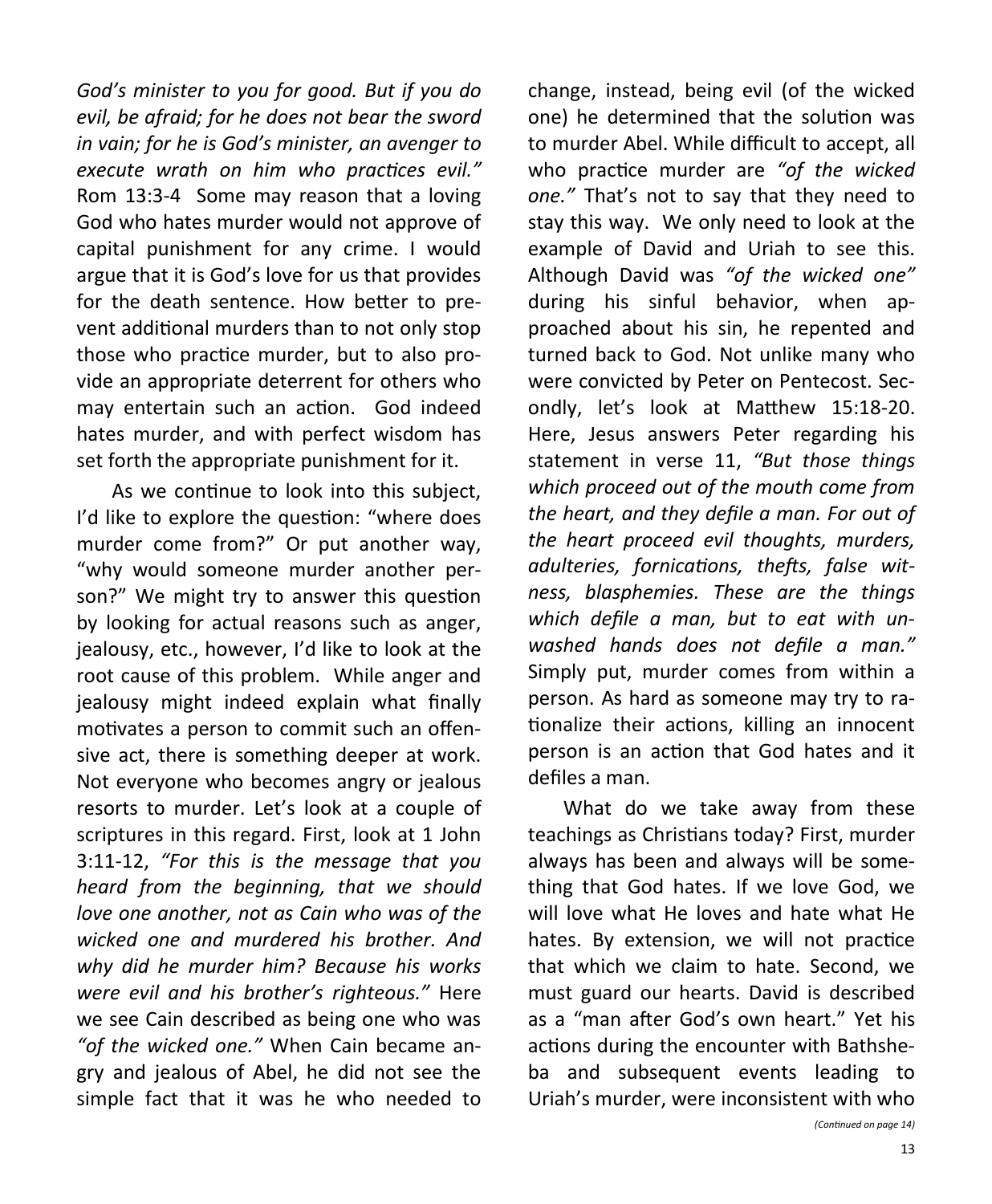David was. We must not let our guard down as we move through life. When we stop growing in our Christian walk, we risk falling to the temptations of Satan and eventually being described as *"of the wicked one"* as Cain is depicted. When we guard our hearts and strive to follow our Lord and Savior each and every day, we will not find ourselves struggling with jealousy or uncontrolled anger, etc. Instead, we will avoid those evil thoughts within us that lead to evil actions.

## **Do Not Commit Adultery**

Ephriam C. Davis

A mong the multitude of bible topics to be studied and within the broad spectrum of those who profess to be "Christians," sin is probably the topic that is most avoided. Yet sin is the greatest problem man has, because sin separates us from God. (Is 59:1-2) Perhaps since the lives of so many have been adversely impacted by the sin of adultery, some of the more "popular" preachers just avoid the topic. (Act 20:27, 2 Tim 4:2-4) "It is estimated that 30% to 60% of all married individuals in the United States will engage in *adultery* at some point."  $1$  Furthermore, as with other sins, people create euphemisms or alternative words to use in an attempt to avoid the stigma created by the actual words of truth used in the bible. For example, "they had an affair" is used instead of "they committed adultery." In this article, we will: 1) provide a biblical definition; 2) analyze an OT example; and 3) review some NT teaching.

**Adultery Definition:** The Merriam-

Webster definition of adultery is the voluntary sexual intercourse between a married person and someone other than that person's current spouse or partner. The word adultery occurs in 33 bible verses of the KJV, the first of which is found in the account of God giving the Ten Commandments, *"You shall not commit adultery."* Exod 20:14 Additionally, the man who commits adultery with another man's wife, he who commits adultery with his neighbor's wife, the adulterer and the adulteress, shall surely be put to death. (Lev 20:10) From these verses and the dictionary definition we conclude that adultery consists of a voluntary or consensual heterosexual act or even an on-going relationship between 2 people with at least 1 person being married to another. The sin of adultery: is first against God, second against the innocent non-participating spouse, and third punishable by death. However, please note that the dictionary use of the modern word "partner," helps us to acknowledge the possibility that adultery could also take place when 1 spouse from a heterosexual marriage gets into a homosexual (Rom 1:26-27) relationship, or a relationship with more than one person. At least 1 person must be married to have the sin of adultery. Otherwise it would be the more generic sin of fornication, involving only un-married persons.

**OT Adultery Example:** The bible account of adultery between David and Bathsheba is perhaps the most familiar. (2 Sam 11:1-5) This scripture, as well as passages found elsewhere, provide more than sufficient explicit evidence of David's mindset and subsequent deliberate planning that lead up to this adulterous encounter. Note that the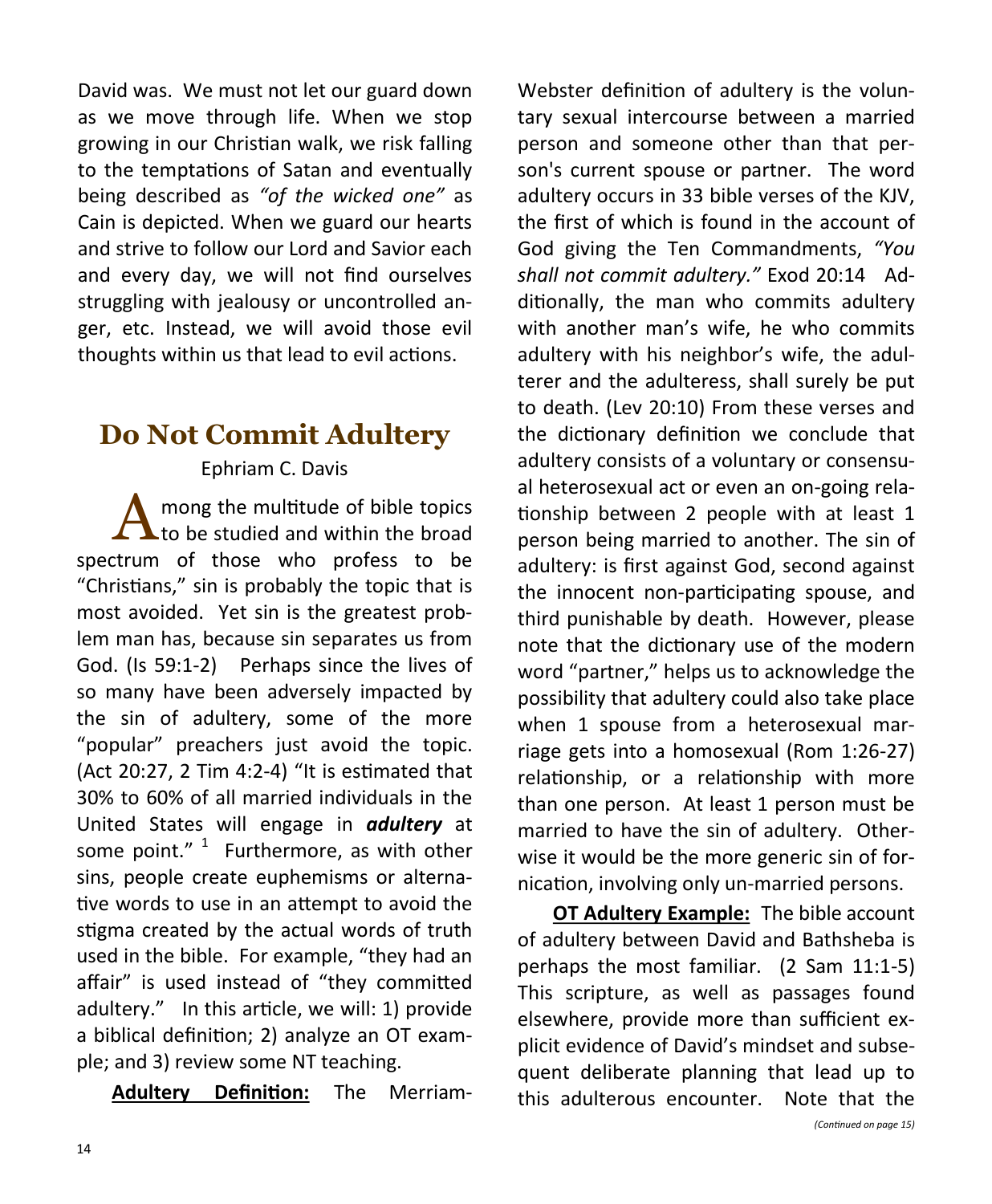setting was spring time when kings went out with their armies to battle. King David's army was out fighting the Ammonites, while he decided to remain in Jerusalem. On this particular evening, David rose from his bed to walk on his roof. As one would imagine, he likely had clear visibility to adjacent rooftops, so it is no surprise that a woman bathing would have caught his eye. At this point, David had made at least 2 key decisions that led to this temptation circumstance: first, as king of Israel, he should have been out with his army at war; second, and perhaps more importantly, at the moment he saw the bathing woman, he decided not to turn his head to look the other away. Instead he paused to dwell on the fact that *"the woman was very beautiful to behold."*  The entire narrative from this point forward details David's efforts to plot out and commit adultery, as well as his subsequent futile efforts to cover it up. (2 Sam 11:3-27) Very little is said about Bathsheba's thinking or motivation. Other than the fact that she was bathing on her rooftop, there is only room for speculation about her. Was she completely a willing and voluntary participant, or an innocent victim? We know that God always provides a way for us to avoid sin. (1 Cor 10:13) She could have resisted King David's pursuit, at the risk of being wrongfully executed under the authority of the King, but at least her soul would have been ultimately spared. The interesting observation here is that this scripture narrative concludes with the statement, *"But the thing that David had done displeased the LORD."*  The LORD then sends Nathan the prophet to explicitly confront **David**. (2 Sam 12:1)

**NT Teaching on Adultery:** David's second key decision as noted above has been described as "Every Man's Battle," and Christian men are not automatically immune to this daily struggle. (Jas 1:14-15) It has been scientifically proven that most men are much more susceptible to visual stimulation than women. $^2$  That is probably why Jesus used male rather than female pronouns when He addressed the motivations to commit adultery in the Sermon-on-The-Mount to help us recognize that the physical act of adultery is a consequence of a man pausing to *"look at a woman to lust for her in his heart (mind)."* Mt 5:27-30

God's design for marriage is one man for one woman for life. (Gen 2:18-24, Mt 19:4-8) Adultery erodes and destroys trust, in a marriage. As with any other sin, God can and does forgive us when we respond in the manner of David, (Psa 51) who is described as *"A man after God's own heart."* 1 Sam 13:14 God's preference is that we be reconciled in every relationship, including marriage based on biblical principles. *"If it is possible, as much as depends on you, live peaceably with all men."* Rom 12:18 However, adultery still brings severe earthly consequences, as we can read about in the case of David. (2 Sam 12:1-14) While God hates divorce, (Mal 2:16) He still recognizes that at some point, that it may not be possible to continue to live together so He allows for separation or divorce, due to the hardness of the heart of some individuals. (Mt 5:31-32, Mt 19:8-9, 1 Cor 7:10-16) Regrettably, many people misunderstand and misinterpret these passages in various attempts to justify re-marriage to someone else in every cir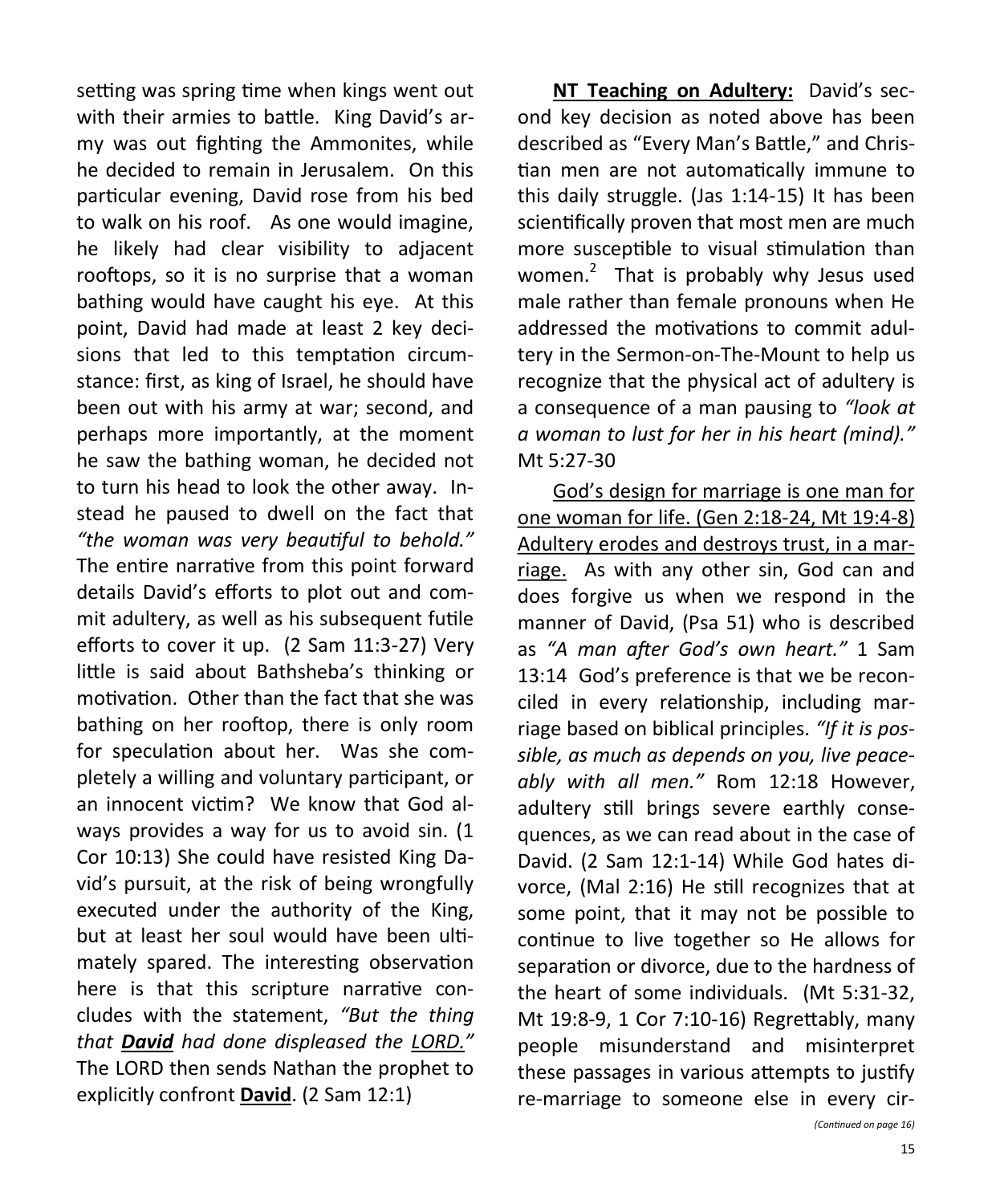cumstance. Therefore, we must be extremely careful to recognize that God knows the intents of the hearts of all men. (Heb 4:12)

References:

1 [https:/www.truthaboutdeception.com/](https://www.truthaboutdeception.com/cheating-and-infidelity/stats-about-infidelity.html) cheating-and-[infidelity/stats](https://www.truthaboutdeception.com/cheating-and-infidelity/stats-about-infidelity.html)-about[infidelity.html](https://www.truthaboutdeception.com/cheating-and-infidelity/stats-about-infidelity.html) 2 [https://www.ncbi.nlm.nih.gov/pmc/](https://www.ncbi.nlm.nih.gov/pmc/articles/PMC2739403/) [articles/PMC2739403/](https://www.ncbi.nlm.nih.gov/pmc/articles/PMC2739403/)

## **Do Not Steal**

Kelly Johnson

What do we know about God's<br>view on theft? Certainly, from His earliest commandments we see His prohibition of stealing. In the Old Testament it is stated several times (Exod 20:15, Lev 19:11, Deut 5:19) Stealing is also referenced in a number of other verses in connection with evil acts. The prohibition against stealing is also repeated in the New Testament, *"Let the thief no longer steal, but rather let him labor doing honest work with his own hands . . ."* Eph 4:28

God states, *"You shall not steal" (*Deut 5:19) as one of the foundational commandments He provided to His people to direct their actions. There is no ambiguity about this, stealing is a sin. It is something that God's people are to avoid.

There are many reasons people steal. Sometimes it is because of envy, they want something that someone else possess. Sometimes it is from need, they lack the basic necessities to survive and do not have the resources to acquire what they need. Stealing can also be driven by jealousy or even anger. Regardless of the motive, it is wrong in God's eyes.

Sometimes I think we have too narrow a view of what we think stealing is. We say to ourselves "I don't take things that don't belong to me." However, I would like to suggest that stealing can have a broader application than we might think. Most of us are not inclined to walk into a grocery store and take food without paying for it. We won't pick up someone's purse and walk away with it and we will not just get in some stranger's car and drive away with it. All of these actions would be sin.

Let's think about other applications of stealing. I can see more than one way that we can "steal" that involves our relationship with God and with others. When we turn our affections to things other than God, are we not stealing from God? Is that not what idol worship is all about, taking the respect, affection and gratitude that belongs to God and bestowing it on some other object, person or belief? Scripture tells us that our God is a jealous God (Deut 4:23-24). He wants our commitment to Him to be the center of our being and all other commitments to fall below that. Any time we get these priorities out of order and God falls in below other things or activities, we are stealing God's rightful preeminence from Him.

Another area where we may be stealing and not really thinking about it is in our relationship in our family. This applies to both our physical family and our spiritual family. In our physical families we are given specific responsibilities as spouses and as parents.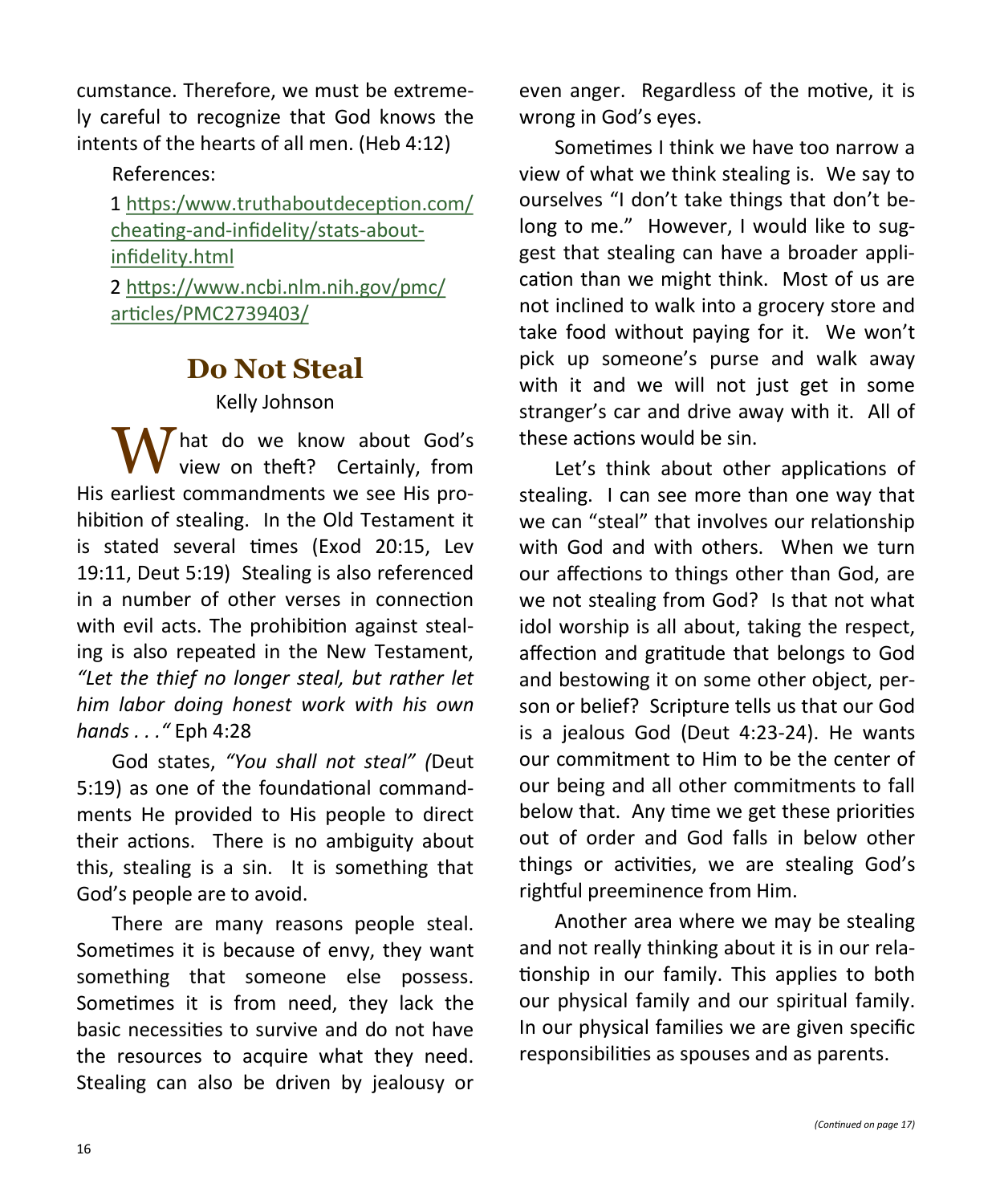We are instructed to raise our children in the nurture and admonition of the Lord. This is an obligation that God has given parents. Christian parents should be aware of this obligation before starting a family. We see in the world around us the failure of the family and that is attributable in large part to the failure of the parents to meet their obligation. When parents ignore their responsibility to their children and spend their time fulfilling their own desires without regard for the children, they steal the time and opportunity that should be going to the children.

As spouses we are commanded to give honor and give preference to our mate. The marriage relationship is used repeatedly in the New Testament to model the relationship between man and God. If we neglect the marriage relationship, are we not taking the comforts and privileges God outlines in scripture from our spouse? In a very real sense, we are stealing from our spouse what God has promised them.

Within the body of Christ, as members of our spiritual family, we are commanded to love one another, to support one another and to watch out for one another (Gal 6:1-2, 5:13; John 13:34, 15:17; Rom 12:10, 13:8). We have the God ordained opportunity to love one another in a way that reflects God's love for each of us. When we do not fulfill our responsibility to our spiritual family, we steal from them what God has promised.

As Jesus was preparing to leave the physical realm and renter the spiritual realm, He gave His disciples a command to go and take the gospel message to the world (Mt 18:19, Mk 16:15). We are the messengers today of the good news, the gospel. We are to take the message to all the world. We work at that both collectively through the funds that come from our offerings on Sundays and we do it individually through personal evangelism and personal support of preachers. This is an obligation that we should not take lightly. Regardless of our method of participation, we should all be participating. If we do not, we may be depriving a lost soul of the opportunity to hear the gospel and respond. The opportunity to be saved is not something we want to steal from the lost.

Stealing may be as simple as physically taking something that is not yours. It can also be an act of omission in the spiritual world. It is up to us to be sincerely reflective about all of our actions to insure that we are not "stealing" from God or man. As followers of God through Christ Jesus we want to do our very best to honor the commandment *"You shall not steal."*

# **Do Not Bear False Witness**

#### David Parks

There are two aspects of bearing<br>
false witness that we will look at in  $\overline{\phantom{a}}$  false witness that we will look at in this article. The primary one that the Ten Commandments deals with, is perjury. Then we will address lying in general. The ability of a society to rely on its citizens to bear truthful accounts in legal matters is the foundation of all justice. It is no wonder it is among the foundational commandments. Here are some examples of how this command was applied in scripture. *"You shall not spread a false report. You shall not*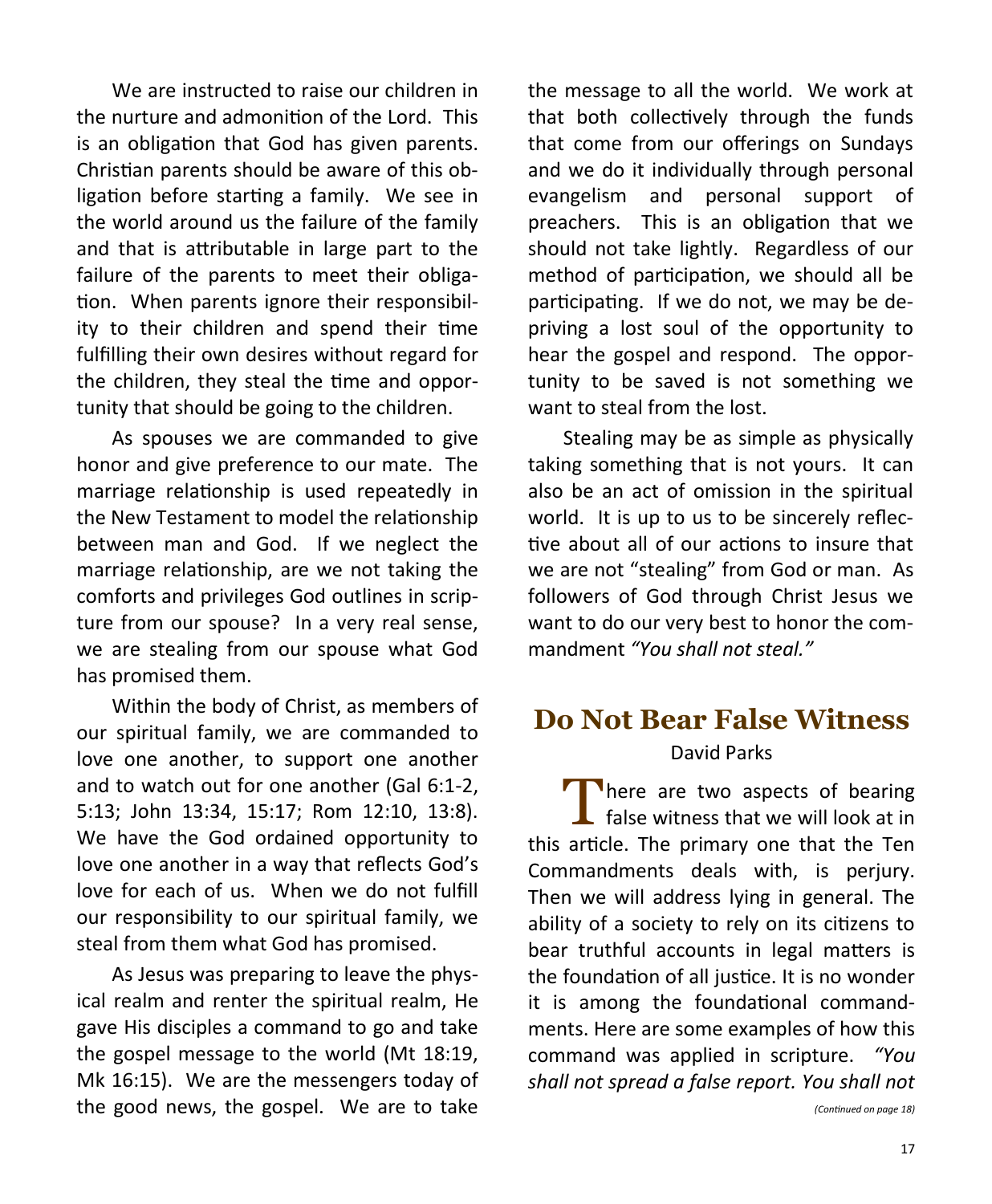*join hands with a wicked man to be a malicious witness. You shall not fall in with the many to do evil, nor shall you bear witness in a lawsuit, siding with the many, so as to pervert justice, nor shall you be partial to a poor man in his lawsuit."* Exod 23:1-3 First, spreading a false report, to willingly telling things about another you know are untrue is condemned. I think it would also include telling what you don't know is true, as if you did know it was true. Two, a malicious witness has bad intent, by trying to show your witness in the worst possible light. It is working for an outcome other that Justice. Three, good people by not speaking up to the crowd, has cost many innocent people their lives throughout history. As a follower of God, we are to stand for the truth even when the majority will not. Four, we are to be only on the side of truth. If we bear witness, race or social status cannot influence us. We must be truth tellers.

The commandment not to bear false witness is part of loving your neighbor as yourself. To have a just and orderly society we must be able to depend on each other to be truth tellers. Under the old law it took two or more witnesses to convict and a false witness would suffer the fate he sought to inflict. (Deut 19: 15-21) That would mean the death penalty for false testimony about a capital crime.

The commandment against bearing false witness is reaffirmed by Jesus in Matthew 19:18, Mark 10:19, Luke 18: 20 as needing to be obeyed to obtain eternal life. So as a Christian we should take very seriously what we testify to in word or in writing.

The bible has a lot to say about lying and

liars in general. God hates liars. Consider Proverbs 6: 16-19, *"There are six things that the Lord hates, seven that are an abomination to him: haughty eyes, a lying tongue, and hands that shed innocent blood, a heart that devises wicked plans, feet that make haste to run to evil, a false witness who breathes out lies, and one who sows discord among brothers."*

It takes years to develop trust and just one lie told in a moment to destroy it. If you fall into the temptation of lying remember who is the father of lies. Who is a liar acting like? John 8:44, *"You are of your father the devil, and your will is to do your father's desires. He was a murderer from the beginning, and does not stand in the truth, because there is no truth in him. When he lies, he speaks out of his own character, for he is a liar and the father of lies."* The children of God are proclaimers of truth and called to be like their master, the bringer of truth. Truth in bodily form. John 1:14 *"And the Word became flesh and dwelt among us, and we have seen his glory, glory as of the only Son from the Father, full of grace and truth."* If we desire to follow the master, truth must be a part of us.

Truth must be both in word and in deed. Let us be known for the truth we tell and live. John 14: 16 Jesus said, *"I am the way, and the truth, and the life. No one comes to the Father except through me."* If you are a follower of Christ, you will tell the truth. It may not always be convenient or even safe, but it is a key attribute of a Christian. We are not to lie *"Rather, speaking the truth in love, we are to grow up in every way into him who is the head, into Christ."* Eph 4: 15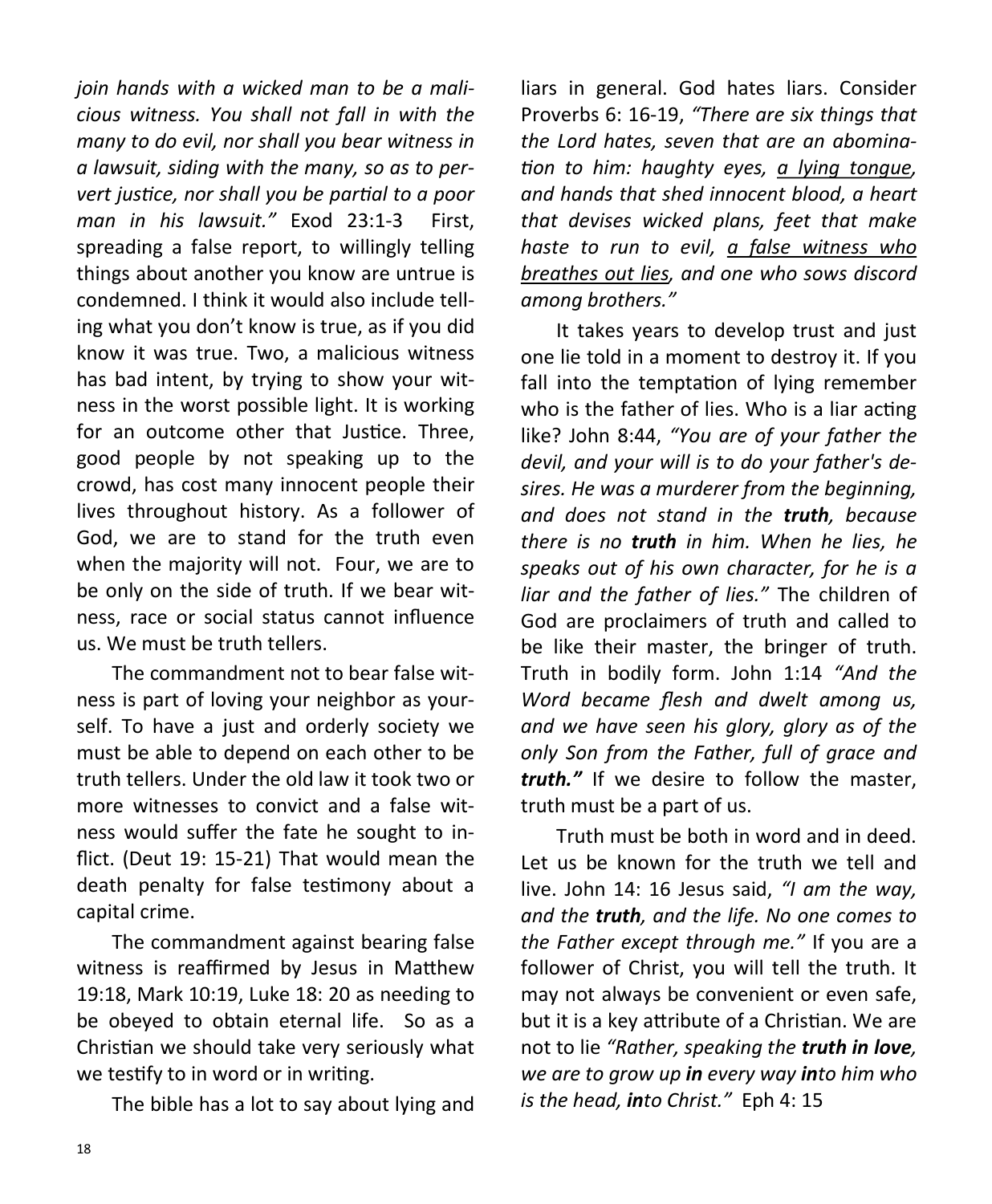## **Thou Shalt Not Covet**

#### Russ Ward

The sincerity of a child speaks to all<br>people because it is so often open people because it is so often open and honest, revealing the heart of the child at that very moment in time. I can remember my daughter at the age of 3 wanting to play with one of my wife's antiques on our bookshelf and being told "no" several times. She secretly and discreetly crept into the room when we weren't looking and removed the item to play with it. My wife of course found her in the living room behind the recliner playing with the forbidden object and she sheepishly responded when being disciplined, "but I want it." That is covetousness in its purest form—what I want and what I am not allowed to have. Interestingly enough it runs parallel with James 1:14-15, as sin is defined as occurring first in the heart, "what I want, not what God wants," and then manifested in the action of the individual based upon the choice that is made whether to life or to death. So is the final commandment given by God to Moses upon Mt. Sinai, *"Thou shalt not covet…" Exod 20:17*

Of all the Ten Commandments given, only covetousness was not accompanied with a physical penalty under the remaining portion of the Law given to Moses. That aspect prompts an initial question as to why and should also make us stop to consider the specific order of the Ten Commandments. Paul states in his argument about the validity of law *"… for I had not known lust, except the law said, Thou shalt not covet." Rom 7:7* This insight from Paul through the

Holy Spirit tells us three important things: first, it is a condition of the heart at a moment in time (i.e. lust), two, by virtue of the location (the heart, i.e. our mind and thoughts) it can't be seen, and three, it becomes manifested in the action of another form of sin. If I were to covet my neighbor's wife, but never act upon those thoughts who is to know, but if I move towards and follow through with adultery, then by virtue of this action my sin is manifested for all to see. Therefore, there is no punishment for covetousness because it can't be seen, it must be revealed in the form of a law broken that can be identified and accompanied by a corresponding charge or penalty. I would suggest to you that covetousness is listed last because it is the root cause of any breach of the previous commandments given.

Look at some of the biblical examples of covetousness and how it is first manifested in the heart of the individual before they acted upon it and it became identifiable sin. Cain was angry with God because his sacrifice was not accepted, God exhorted him to obedience, yet Cain's reaction was to kill his brother Abel. (*Gen 4:3-8)* David first looked upon Bathsheba, then inquired, sent for, and committed adultery with the wife of one of his mighty men. (*2 Sam 11:2-4)* What more could be said of Balaam, King Ahab and Naboth's vineyard, or Haman and Mordecai? *(Num 22, I Kg 21, and Esth 3)*

Take mankind as a collective whole, if covetousness is not seen how can we identify its presence? We are not very good at judging the makeup of an individual until they have acted upon their thoughts. So *(Continued on page 20)*